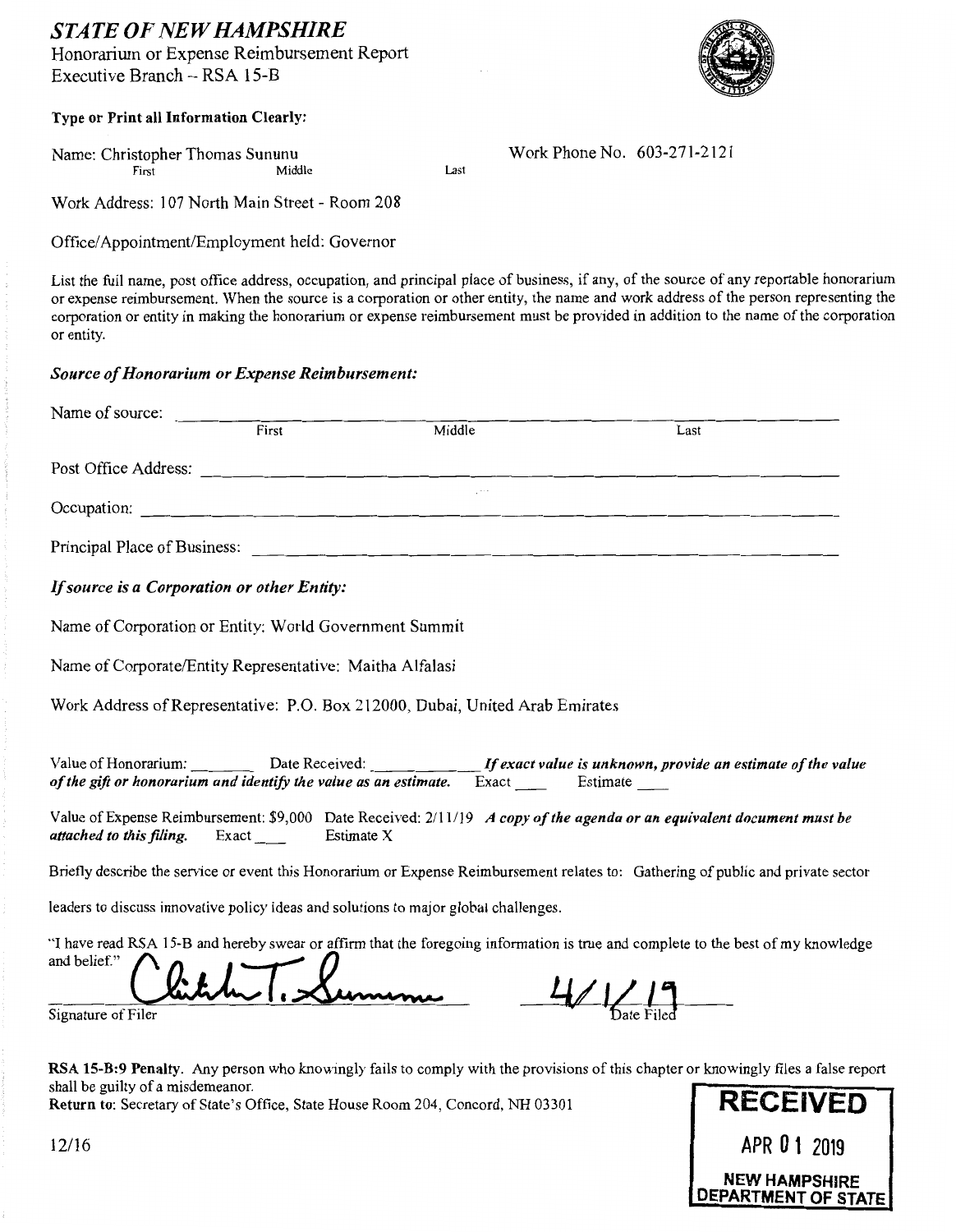| <b>WORLD</b><br><b>GOVERNMENT</b><br><b>SUMMIT</b> | About | Observer | Community | Events | Initiatives | Awards | Press | Contact Us |
|----------------------------------------------------|-------|----------|-----------|--------|-------------|--------|-------|------------|
|----------------------------------------------------|-------|----------|-----------|--------|-------------|--------|-------|------------|

Events> Annual Gathering

 $\overline{\phantom{a}}$ 

# **Agenda**

| Agenda | Speakers                             | Experiences                                                                                   |            |                     |           |  |
|--------|--------------------------------------|-----------------------------------------------------------------------------------------------|------------|---------------------|-----------|--|
|        | 9 Feb<br>8 Feb<br>12 Feb<br>$11$ Feb | 10 Feb                                                                                        | Theme: All | ⊡                   | Types All |  |
|        | $09:00 -$<br>17:00                   | The International AIGO Expert Group<br>meeting in Partnership with OECD<br>Closed Round table |            | ICT<br>Fund<br>Hall |           |  |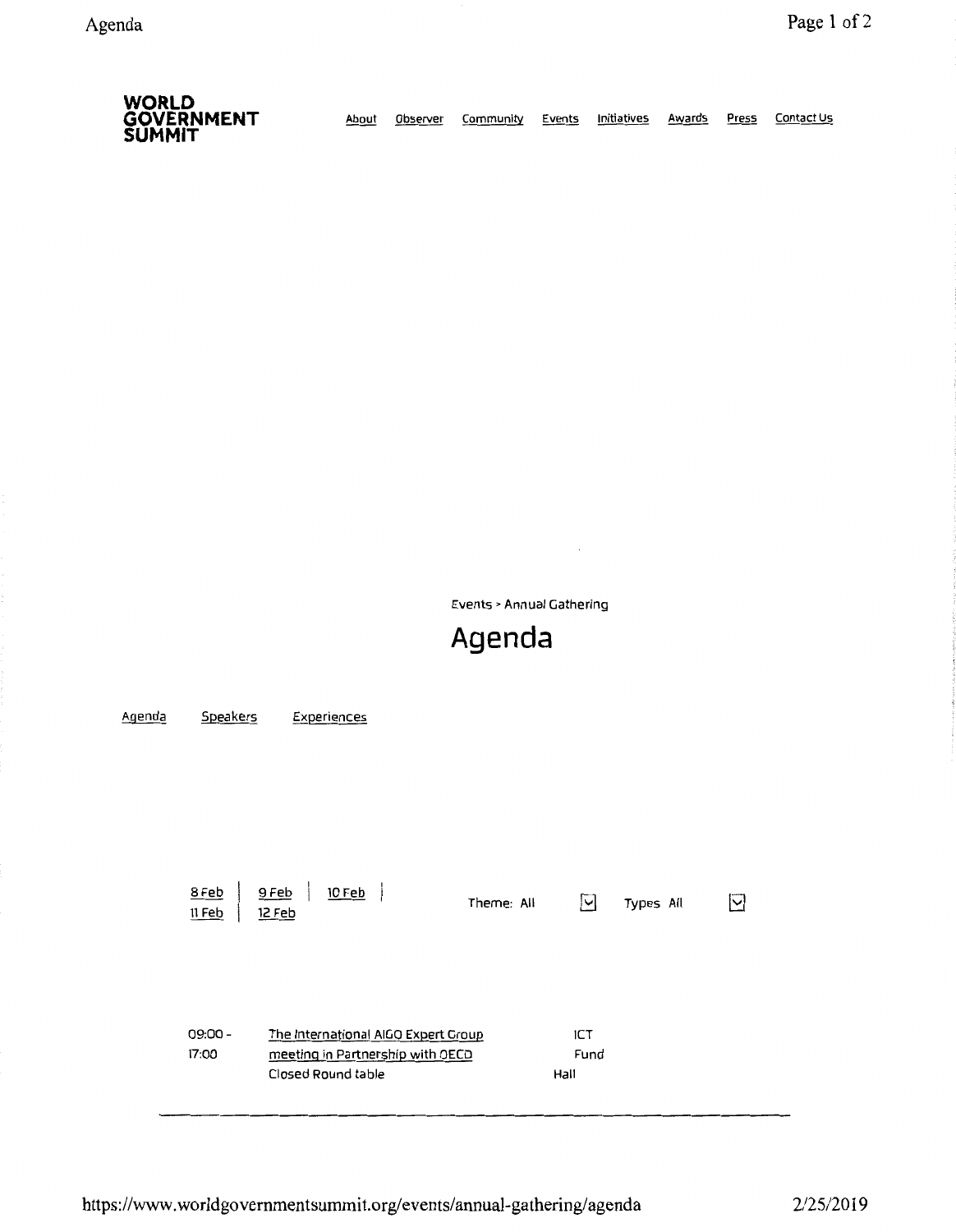| $14:00 -$<br>WORLD<br>GOVERNMENT<br><b>SUMMIT</b> | A.I. Ethics Roundtable in Partnership with<br>UNESCO & IEEE<br>Observer<br>Closed Round table | <b>AD</b><br>Fund Hall<br>Community<br><b>Initiatives</b><br>Events | Contact Us<br>Awards<br>Press                       |
|---------------------------------------------------|-----------------------------------------------------------------------------------------------|---------------------------------------------------------------------|-----------------------------------------------------|
| 17:30 -<br>20:30                                  | Global Data Commons International Task<br>Force Roundtable<br>Closed Round table              | <b>AD</b><br>Fund<br>Hall                                           |                                                     |
| <b>Terms &amp; Conditions</b>                     | Get the official App                                                                          | Subscribe to our Newsletter                                         |                                                     |
| Sitemap<br>Copyrights<br><b>Privacy Policy</b>    | Download on<br>the App Store<br>Download on<br>Google Play                                    | Enter your email address                                            | Send                                                |
|                                                   | Copyright © 2019<br>World Government Summit.                                                  | PO Box 212000, Dubai,<br><b>United Arab Emirates</b>                | +971800 WGS (947)<br>info@worldgovernmentsummit.org |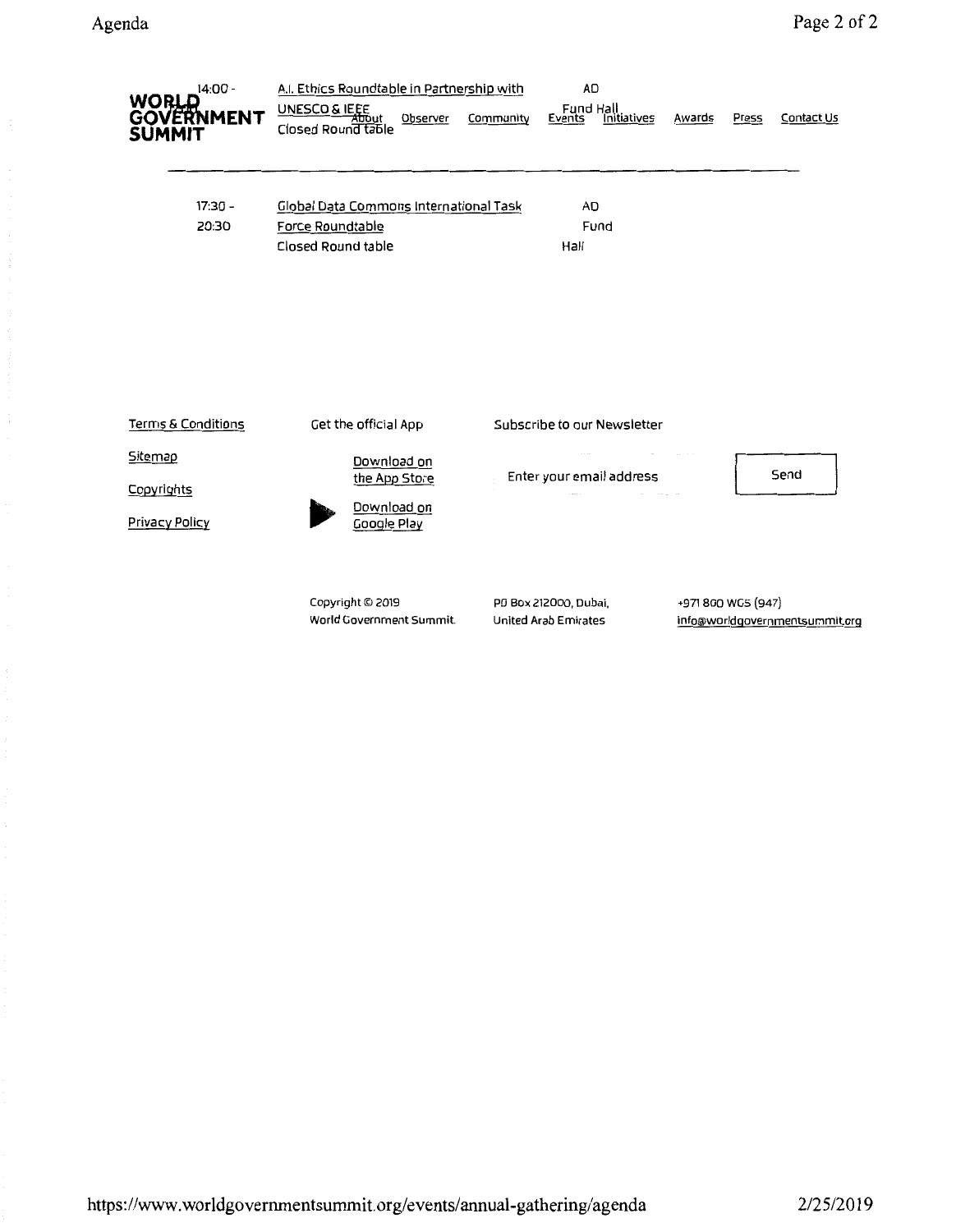Events> Annual Gathering

# **Agenda**

| Agenda | Speakers           | Experiences                                                                 |            |                     |           |    |
|--------|--------------------|-----------------------------------------------------------------------------|------------|---------------------|-----------|----|
|        | 8 Feb<br>$11$ Feb  | <u>10 Feb</u><br>$9$ Feb<br>12 Feb                                          | Theme: All | ⊡                   | Types All | IЧ |
|        | $08:00 -$<br>14:00 | AIGO Expert Group Meeting in Partnership<br>with OECD<br>Closed Round table |            | ICT<br>Fund<br>Hall |           |    |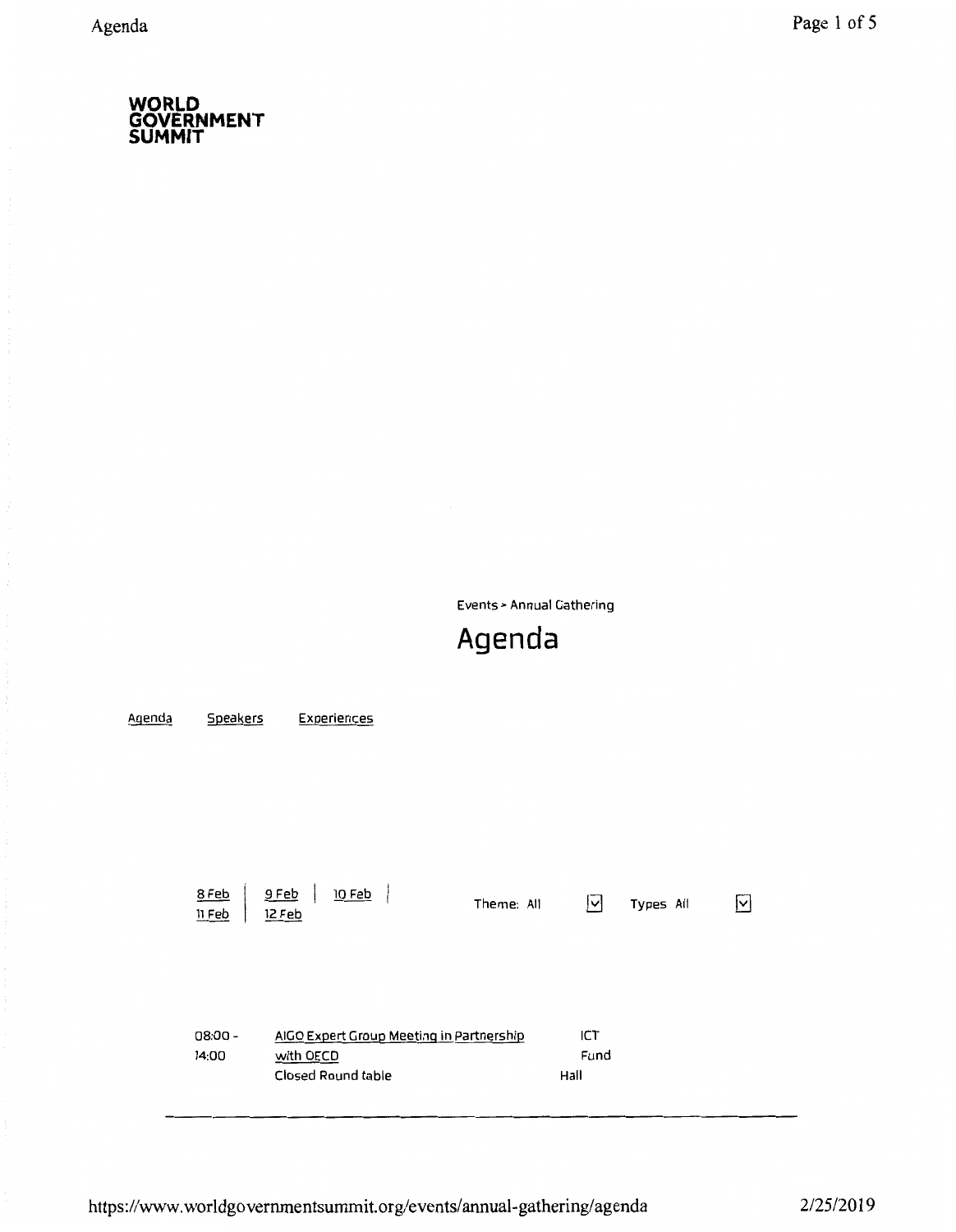| WORLD<br><b>SUMMIT</b> | 08:30 -<br>GOVERNMENT | <b>Opening Session</b><br><b>Main Session</b>                                                                                                               | <b>DP</b><br>World Hall       |
|------------------------|-----------------------|-------------------------------------------------------------------------------------------------------------------------------------------------------------|-------------------------------|
|                        | $09:00 -$<br>09:05    | <b>Opening Remarks</b><br>Closed Round table                                                                                                                | <b>TRA</b><br>Hall            |
|                        | $09:00 -$<br>12:00    | Intensive Program to Build Capacity for<br>Public Servants in Developing Countries<br>in Partnership with World Bank<br>Side Session                        | <b>DEWA</b><br>HALL           |
|                        | $09:00 -$<br>10:00    | Macroeconomic Development and the<br>repercussions on Public Finance in the<br><b>Arab Region</b><br>Closed Round table                                     | DP<br>World<br>Hall           |
|                        | $09:00 -$<br>12:00    | Ethically Aligned Design Working Group in<br>Partnership with IEEE<br>Closed Round table                                                                    | <b>RTA</b><br>Lounge          |
|                        | 09:05 -<br>10:00      | High Level Discussion : Future Citizen<br>Now Understanding the Consumer-Grade<br><b>Expectations of Future Citizens</b><br>Closed Round table              | <b>TRA</b><br>Hall            |
|                        | $10:00 -$<br>10:15    | <b>Opening Speech</b><br>Main Session                                                                                                                       | Dubai<br>Municipality<br>Hall |
|                        | $10:00 -$<br>10:50    | <b>High Level Discussion : Shifting Service</b><br>Models Exploring the Challenges with<br><b>Delivering Citizen-Centric Services</b><br>Closed Round table | <b>TRA</b><br>Hall            |
|                        | $10:15 -$<br>10:45    | Main Announcement of the SDG's<br>initiatives<br>Closed Round table                                                                                         | Dubai<br>Municipality<br>Hall |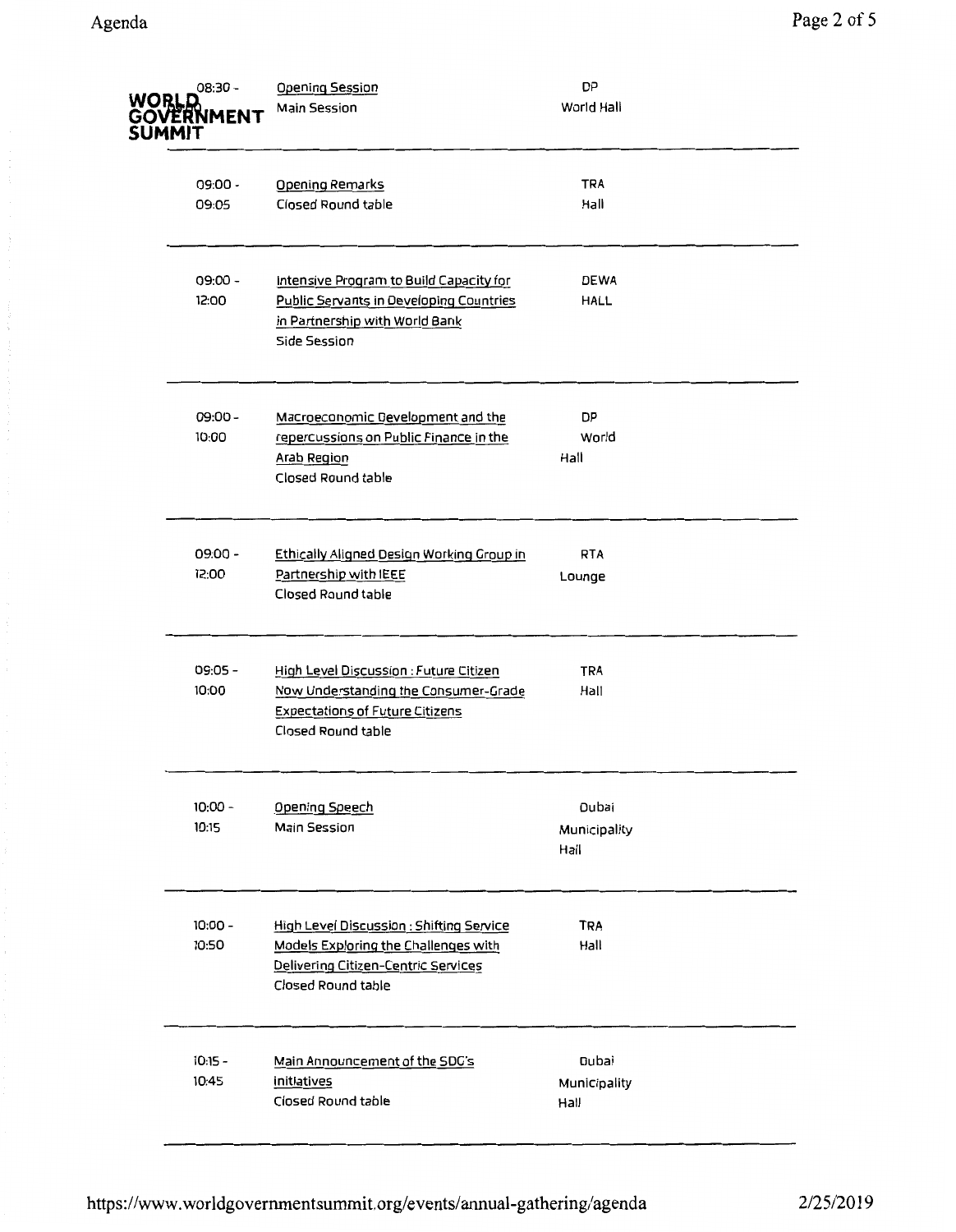| WORLD0:30-<br>GÖVERNMENT<br>SUMMIT | Framework of Fiscal Rules in the Arab<br>Region<br>Main Session                                                                                                                  | DP<br>World<br>Hall                  |  |
|------------------------------------|----------------------------------------------------------------------------------------------------------------------------------------------------------------------------------|--------------------------------------|--|
| $10:45 -$<br>11:30                 | Successful Practices on the SDG's In<br>Partnership with OECD<br>Plenary Session                                                                                                 | Dubai<br>Municipality<br>Hall        |  |
| $11:00 -$<br>12:00                 | High Level Discussion : Next Generation of<br><b>Covernment Services The Future of</b><br>Government Services in a Citizen-Centric<br>Digital World<br><b>Closed Round table</b> | TRA<br>Hall                          |  |
| $11:45 -$<br>12:00                 | Closing Remarks & Way Forward<br>Closed Round table                                                                                                                              | <b>TRA</b><br>Hall                   |  |
| 11:45 -<br>12:35                   | Enablers for Achieving Agenda 2030<br>Plenary Session                                                                                                                            | Dubai<br>Municipality<br>Hall        |  |
| $12:35 -$<br>15:00                 | Keynote Speech-Wellbeing and the SDG's<br>Main Session                                                                                                                           | Dubai<br>Municipality<br>Hall        |  |
| $13:00 -$<br>17:00                 | World Bank Capacity Building Program<br>Closed Round table                                                                                                                       | <b>AD</b><br>Fund<br>Hall            |  |
| $13:00 -$<br>17:30                 | Interactive Workshop on Capacity<br>Workshop                                                                                                                                     | Mina<br>Asalam -<br>Main<br>Entrance |  |
| $13:00 -$<br>17:00                 | Interactive Workshop on Strategy &<br>Policy, Government as a Plaform and Gov<br>Tech in Action in Partnership with World                                                        | AD<br>Fund<br>Hall                   |  |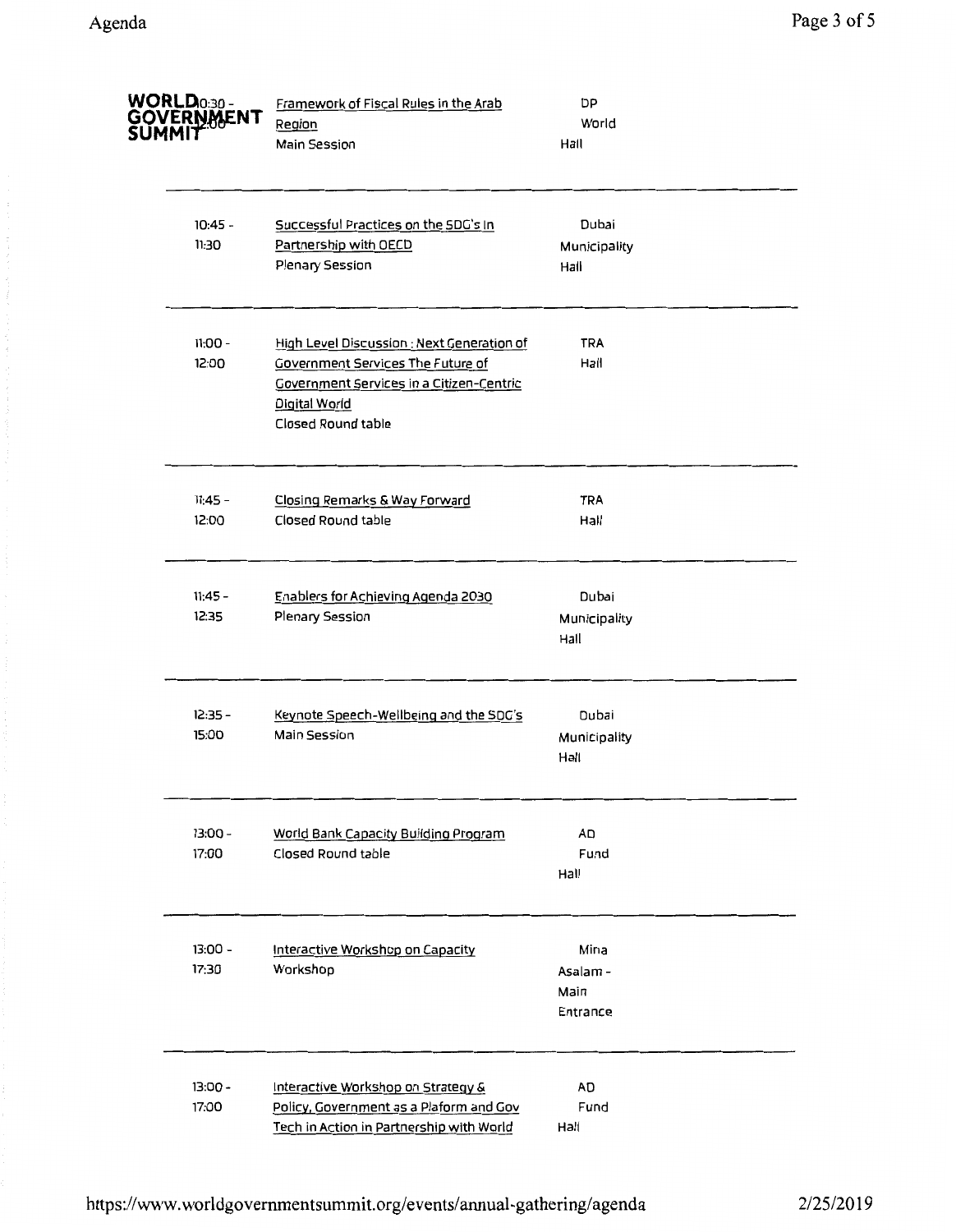| <b>WORLD</b>          | GOVERNMENT<br>SUMMIT  | Bank<br>Workshop                                                                                                        |                              |      |
|-----------------------|-----------------------|-------------------------------------------------------------------------------------------------------------------------|------------------------------|------|
|                       | $13:30 -$<br>15:00    | Developing Debt Management &<br><b>Strategies in Arab Countries: Experiences</b><br>and Lessons Learned<br>Main Session | <b>DP</b><br>World<br>Hall   |      |
|                       | $14:00 -$<br>17:00    | SDGs Global Councils Discussion Session<br>Breakout Session                                                             | Emirates<br>Airlines<br>Hall |      |
|                       | $15:00 -$<br>18:00    | Council on Extended Intelligence and IEEE<br>Plenary<br>Closed Round table                                              | <b>DEWA</b><br><b>HALL</b>   |      |
|                       | $15:15 -$<br>17:20    | Coordination between Fiscal and<br>Monetary Policies: Needs and Tools<br>Main Session                                   | <b>DP</b><br>World<br>Hall   |      |
|                       | $16:50 -$<br>17:20    | Closing session : Ministerial Roundtable<br>Closed Round table                                                          | DP<br>World<br>Hall          |      |
|                       | 19:30 -<br>21:30      | Shaping Future Governments Global<br>Universities Challenge - Kick off<br>Side Session                                  | AD<br>Fund<br>Hall           |      |
|                       | Terms & Conditions    | Get the official App                                                                                                    | Subscribe to our Newsletter  |      |
| Sitemap<br>Copyrights |                       | Download on<br>the App Store                                                                                            | Enter your email address     | Send |
|                       | <b>Privacy Policy</b> | Download on<br><b>Google Play</b>                                                                                       |                              |      |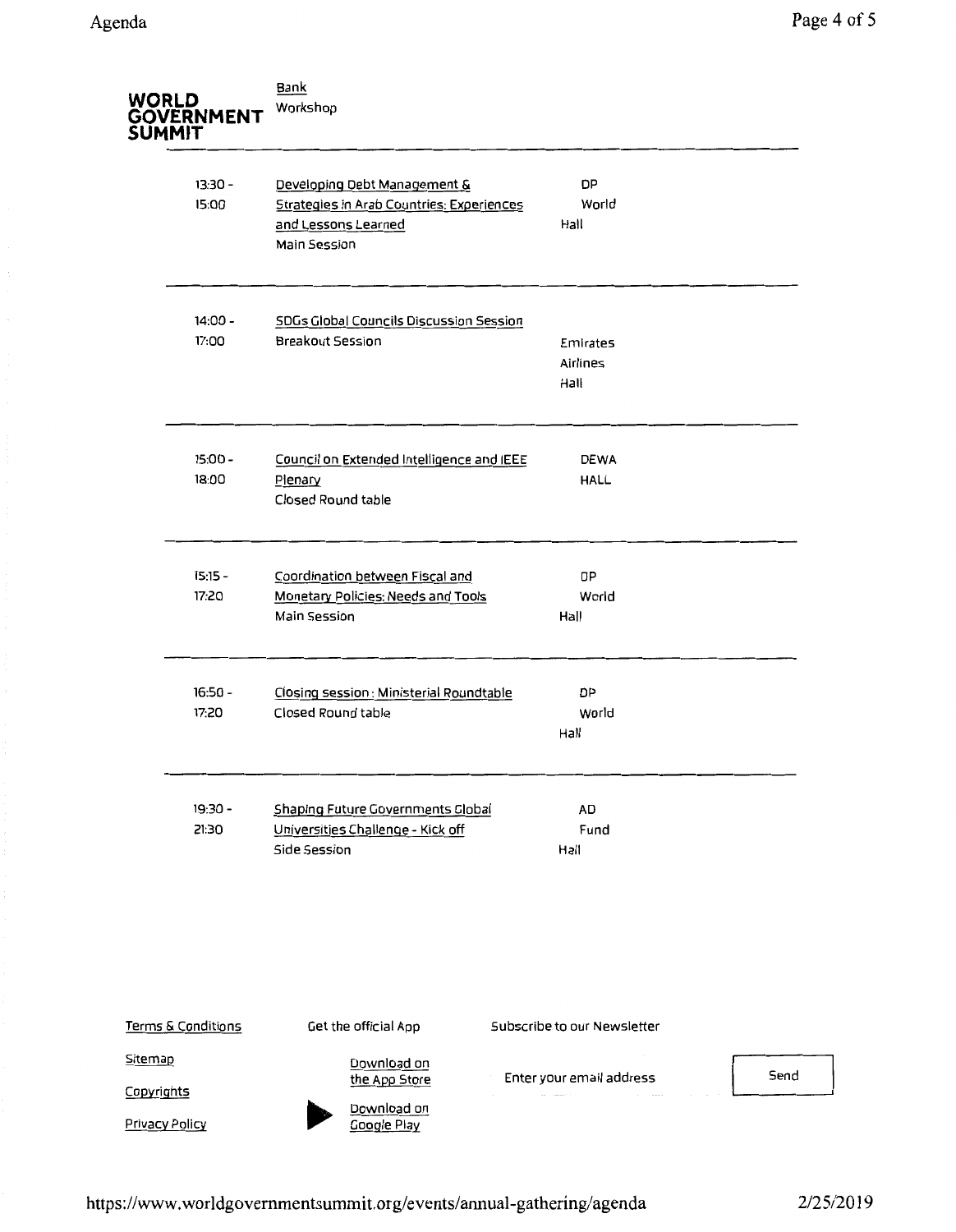

Copyright© 2019 World Government Summit PO Box 212000, Oubai, United Arab Emirates

+971 800 WGS (947) info@worldgovernmentsummit.org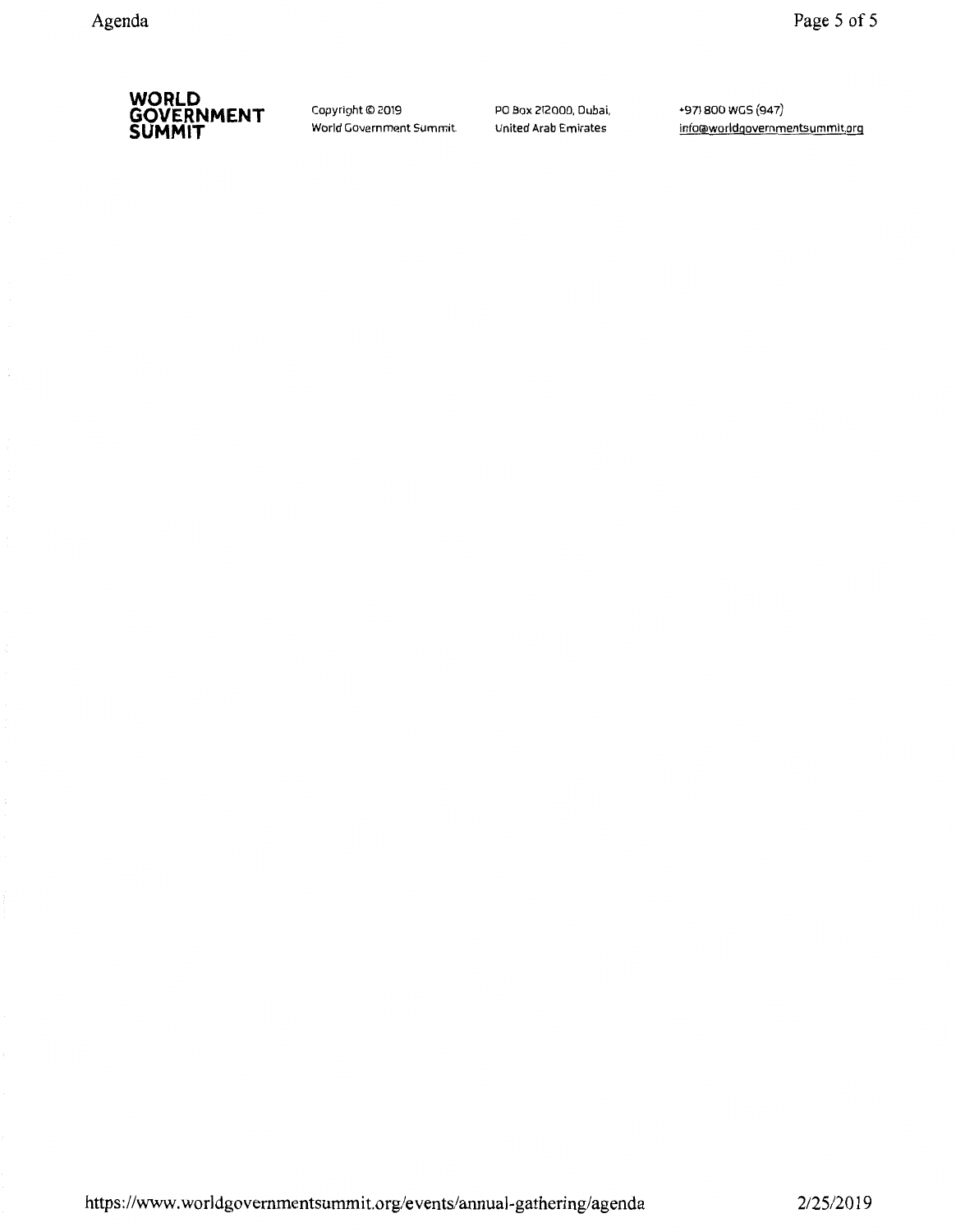Events> Annual Gathering

# **Agenda**

<u>Agenda</u> **Speakers** Experiences <u>10 Feb</u> 8 Feb <u>9 Feb</u>  $\overline{\mathbf{y}}$  $\overline{\mathsf{S}}$ Theme: All Types All <u>II Feb</u> 12 Feb 08:00- Climate Change and Public Health Main Gina McCarthy Conference Professor - Harvard 09:30 Side Session Area T.H. Chan School of Public Health Ban Ki Moon

https://www.worldgovernmentsummit.org/events/annual-gathering/agenda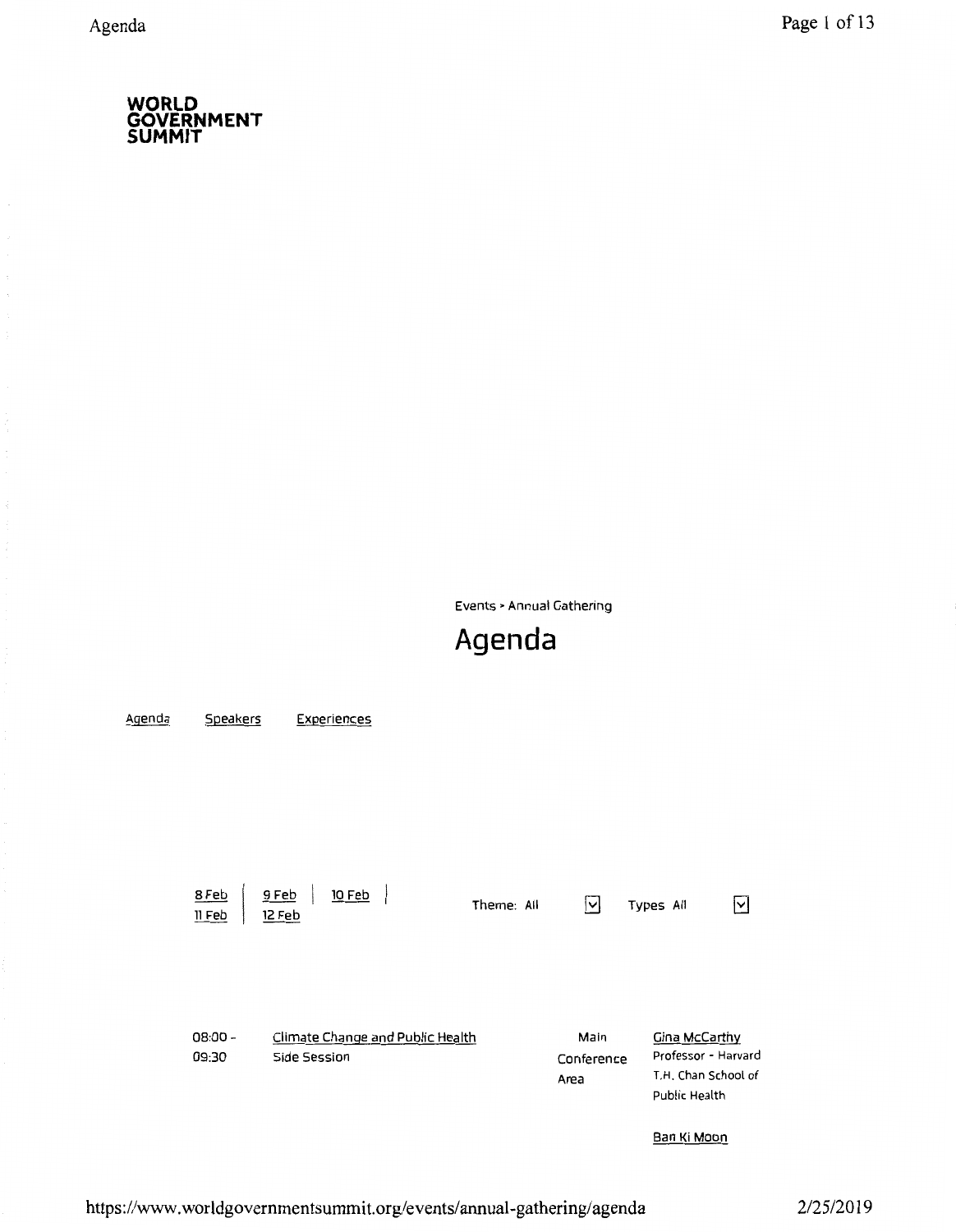**SUMMIT** 

**GOVERNMENT** 

President- Global Green Growth Institute

H.E. Dr. Adnan Amin Director-General of the International Renewable Energy Agency - IRENA

H.E. Laurent Fabius President

| $08:00 -$          | Global A.I. Governance Roundtable                                                    | Emirates           |                                                                                                                                                                                                                                       |
|--------------------|--------------------------------------------------------------------------------------|--------------------|---------------------------------------------------------------------------------------------------------------------------------------------------------------------------------------------------------------------------------------|
| 18:00              | Closed Round table                                                                   | Airline Hall       |                                                                                                                                                                                                                                       |
| $08:00 -$<br>18:00 | Governance of A.I. Roundtable<br>Closed Round table                                  | AD<br>Fund<br>Hall |                                                                                                                                                                                                                                       |
| 09:00 -            | Summit Opening: Globalization 4.0                                                    | Plenary            |                                                                                                                                                                                                                                       |
| 09:30              | <b>Main Session</b>                                                                  | Hall               |                                                                                                                                                                                                                                       |
| 09:30 -            | The Evolution of Leaders                                                             | Plenary            |                                                                                                                                                                                                                                       |
| 10:20              | Main Session                                                                         | Hall               |                                                                                                                                                                                                                                       |
| $10:00 -$<br>10:45 | Launching the Global Happiness and<br><b>Wellbeing Policy Report</b><br>Side Session | AD<br>Fund<br>Hall | Jeffrey Sachs<br>Director, Sustainable<br>Development<br>Solutions Network<br>H.E. Ohood AlRoumi<br>Minister of State for<br>Happiness and<br>Wellbeing & Vice<br>Chairman of the World<br><b>Government Summit</b><br>John Helliwell |
|                    |                                                                                      |                    | <b>Professor Emeritus</b>                                                                                                                                                                                                             |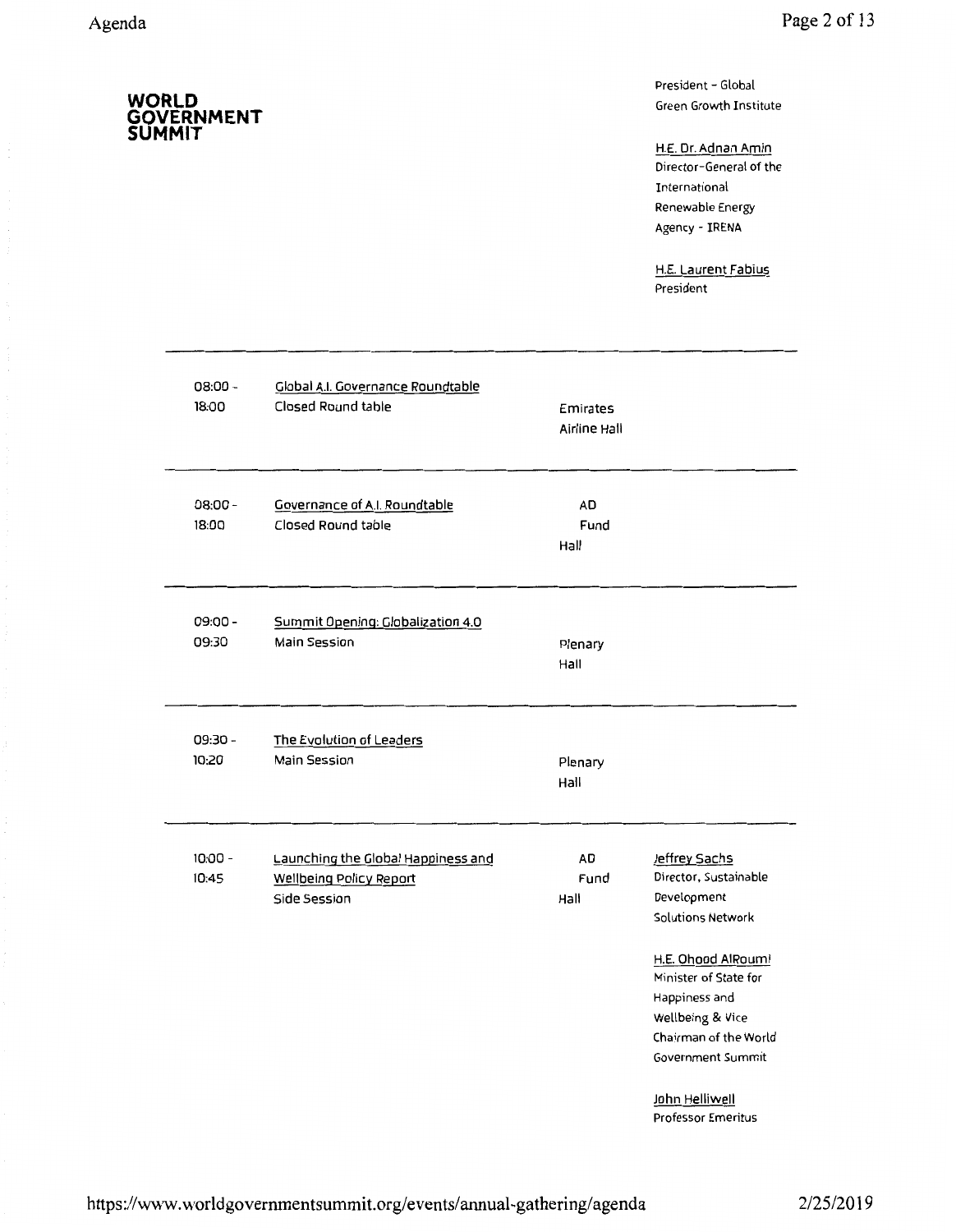H.E. Maria Manuel

| WORLD<br><b>GOVERNMENT</b><br><b>SUMMIT</b> |                                                                                                                    |                     | Leitao Marques<br>Minister of the<br>Presidency and of<br>Administrative<br>Modernisation      |
|---------------------------------------------|--------------------------------------------------------------------------------------------------------------------|---------------------|------------------------------------------------------------------------------------------------|
| $10:00 -$<br>11:30                          | <b>SME Development and Financial Inclusion</b><br>in the Arab Region in Partnership with IMF<br>Closed Round table | ICT<br>Fund<br>Hall |                                                                                                |
| $10:20 -$<br>10:30                          | How to respond to the new challenges of<br>global governance<br>Plenary Session                                    | Plenary<br>Hall     |                                                                                                |
| $10:30 -$<br>10:55                          | How Do We Fight Radicalism by Creating<br>Hope ?<br>Main Session                                                   | Plenary<br>Hall     |                                                                                                |
| $11:00 -$<br>12:00                          | The Future of Digital Policy in Partnership<br>with Google<br>Side Session                                         | AD<br>Fund<br>Hall  | H.E. Amr Talaat<br>Minister of<br>Communication and<br>Information<br>Technology               |
|                                             |                                                                                                                    |                     | Margaret Peterlin<br>Senior Vice President<br>For Global External and<br><b>Public Affairs</b> |
|                                             |                                                                                                                    |                     | Karan Bhatia<br>VP, Global Public<br>Policy & Gov Relations<br>- Google                        |
| $11:00 - 11:45$                             | High Level Panel on the Implementation<br>of The SDG's<br>Side Session                                             | TRA<br>Hall         | Henry Puna<br>Prime Minister                                                                   |
|                                             |                                                                                                                    |                     | Ban Ki Moon<br>President - Global<br>Green Growth Institute                                    |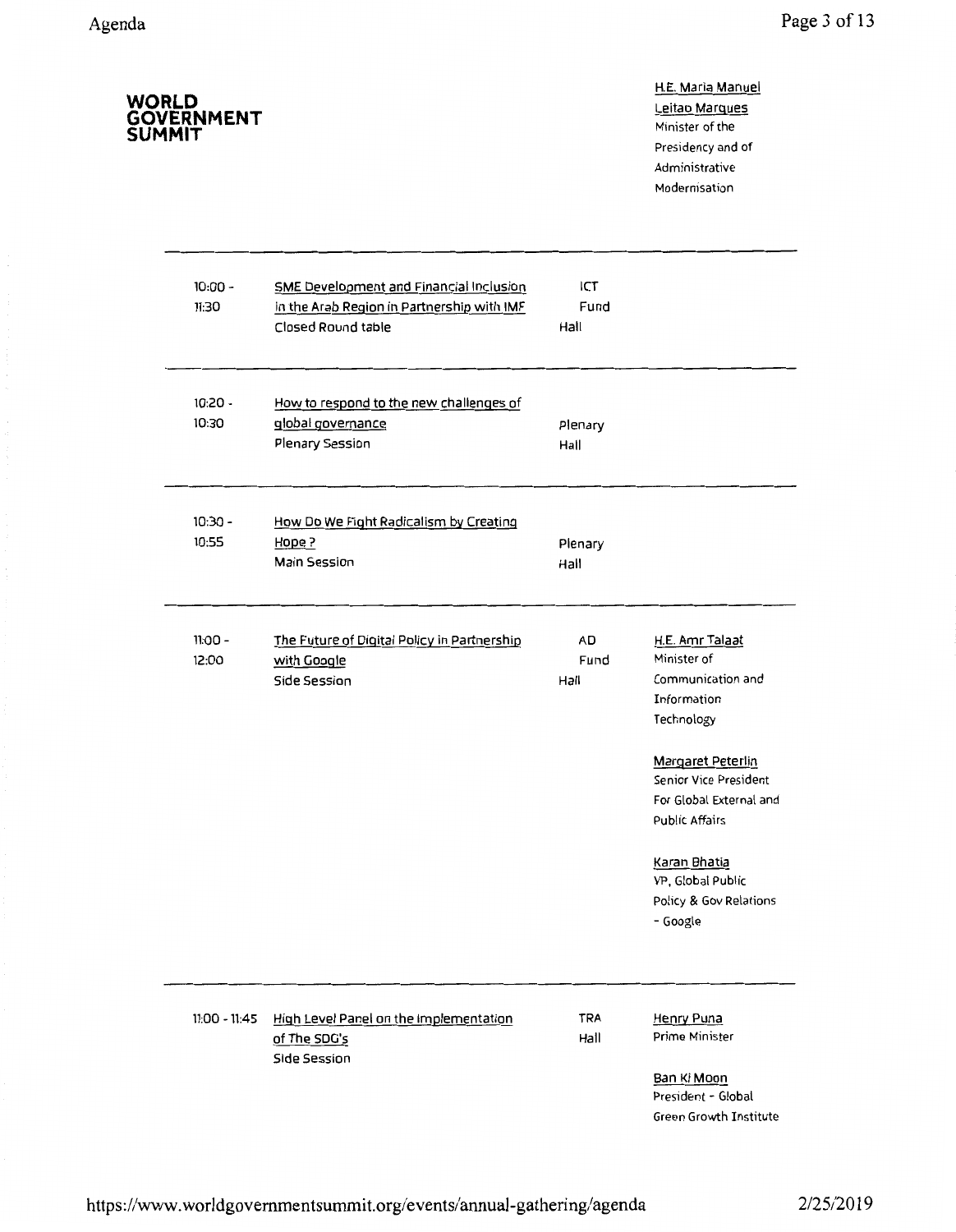**SUMMIT** 

**GOVERNMENT** 

H.E. Achim Steiner Administrator

Mahmoud Mohieldin Senior Vice President

Maria Fernanda Espinoza Garcés President of the General Assembly

| $11:30 -$<br>12:00 | The Role of Women in Rebuilding Nations<br>Breakout Session                              | <b>DEWA</b><br><b>HALL</b>    |  |
|--------------------|------------------------------------------------------------------------------------------|-------------------------------|--|
| $11:30 -$<br>23:50 | Tech, Blockchain & The Future of Trade<br>Breakout Session                               | Dubai<br>Municipality<br>Hall |  |
| $11:30 -$<br>23:50 | Developing a Positive State<br><b>Breakout Session</b>                                   | DP<br>World<br>Hall           |  |
| 11:50 - 12:10      | The New Public Finance: Wellbeing Based<br>Budgeting<br>Breakout Session                 | DP<br>World<br>Hall           |  |
| $11:50 -$<br>12:20 | Global Trade: Future Foresight & Analysis<br>for Governments<br><b>Breakout Session</b>  | Dubai<br>Municipality<br>Hall |  |
| $12:00 -$<br>12:45 | Designing the Cities of Tomorrow in<br>Partnership with Mastercard<br>Closed Round table | ICT<br>Fund<br>Hall           |  |
| $12:00 -$<br>12:20 | Leading NationsFrom Conflict To<br>Resolution<br><b>Breakout Session</b>                 | <b>DEWA</b><br><b>HALL</b>    |  |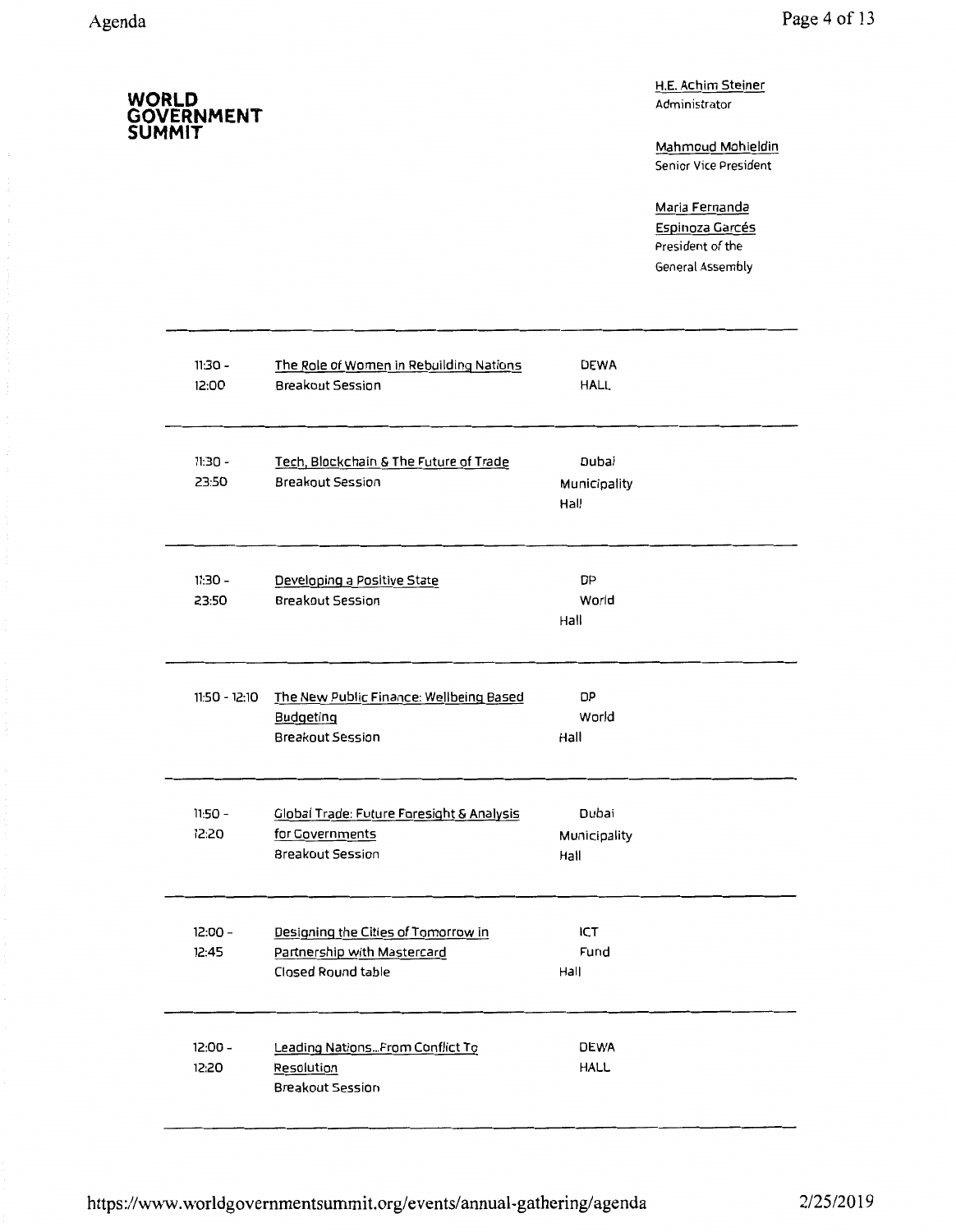|                                                                                     | Hall                |                                                                    |
|-------------------------------------------------------------------------------------|---------------------|--------------------------------------------------------------------|
| <b>Opening Remarks</b><br>Side Session                                              | DP<br>World<br>Hall | <b>H.E.</b><br>Abdulrahman<br>Alowais<br>Minister of<br>Health UAE |
| Future Lens of Healthcare<br>Side Session                                           | DP<br>World<br>Hall | Shafi<br>Ahmed<br>Chief<br>Medical<br>Officer                      |
| A Conversation with Christine Lagarde<br>Main Session                               | Plenary<br>Hall     |                                                                    |
| The New Social Epidemics<br>Plenary Session                                         | Plenary<br>Hall     |                                                                    |
| SDGs Global Councils Chairs - Reporting<br>Back & Way Forward<br>Closed Round table | ICT<br>Fund<br>Hall |                                                                    |
| Infections of the Future : Preparedness or<br>Peril?<br><b>Breakout Session</b>     | DP<br>World<br>Hall | Peter<br>Seeberger<br>Managing<br>Director                         |
| Special Session: A Conversation with<br>Saad Al-Hariri<br>Main Session              | Plenary<br>Hall     |                                                                    |
|                                                                                     |                     |                                                                    |

Bob Hariri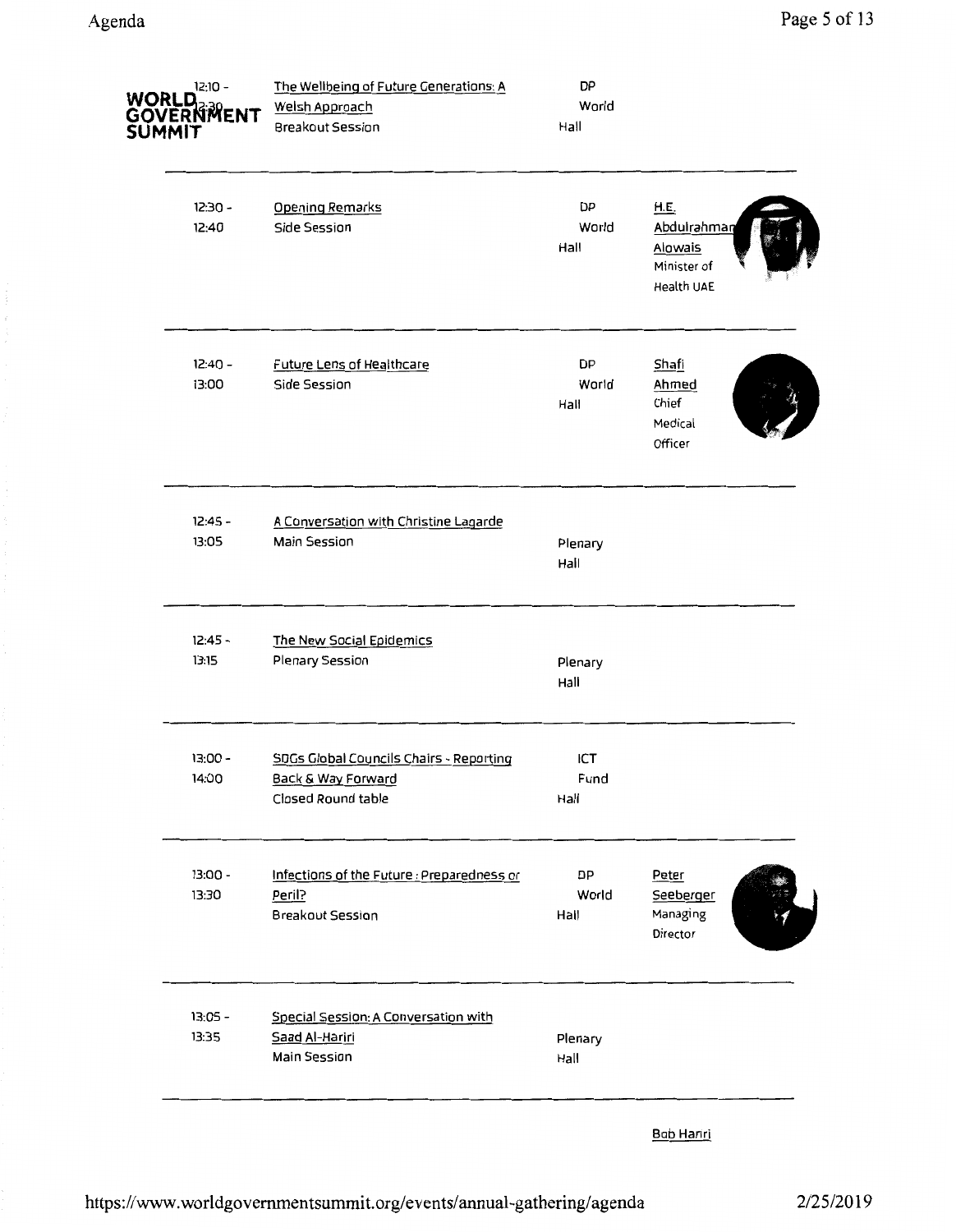| Cellular Therapeutics: New Options for<br><b>Addressing Global Health Threats</b><br>Breakout Session | DP World<br>Hall   | Founder &<br>CEO                                                                                   |
|-------------------------------------------------------------------------------------------------------|--------------------|----------------------------------------------------------------------------------------------------|
| Main Address of The Guest Country<br>Main Session                                                     | Plenary<br>Hall    |                                                                                                    |
| Best Minister Award<br>Ceremony                                                                       | Plenary<br>Hall    |                                                                                                    |
| Innovative Employment Models for the<br>21st Century in Partnership with ILO<br>Side Session          | AD<br>Fund<br>Hall | Bernard P. Olalia<br>Administrator - The<br>Department of Labor<br>and Employment -<br>Philippines |
|                                                                                                       |                    | Ferid Belhaj<br>Regional Vice<br>President, Middle East<br>and North Africa<br>Region              |
|                                                                                                       |                    | Raghida Dergham<br><b>Executive Chairman</b>                                                       |
|                                                                                                       |                    | Kristin Skogen-Lund<br>CEO                                                                         |
|                                                                                                       |                    | Ryan Roslansky<br>Senior Vice President -<br>Product, LinkedIn                                     |
|                                                                                                       |                    | H.E. Nasser Al Hamli<br>Minister of Human<br>Resources &<br>Emiratisation                          |
|                                                                                                       |                    |                                                                                                    |

14:00- 14:20 The Upcoming Revolution in the Telecom **Sector** Plenary Session

Plenary Hall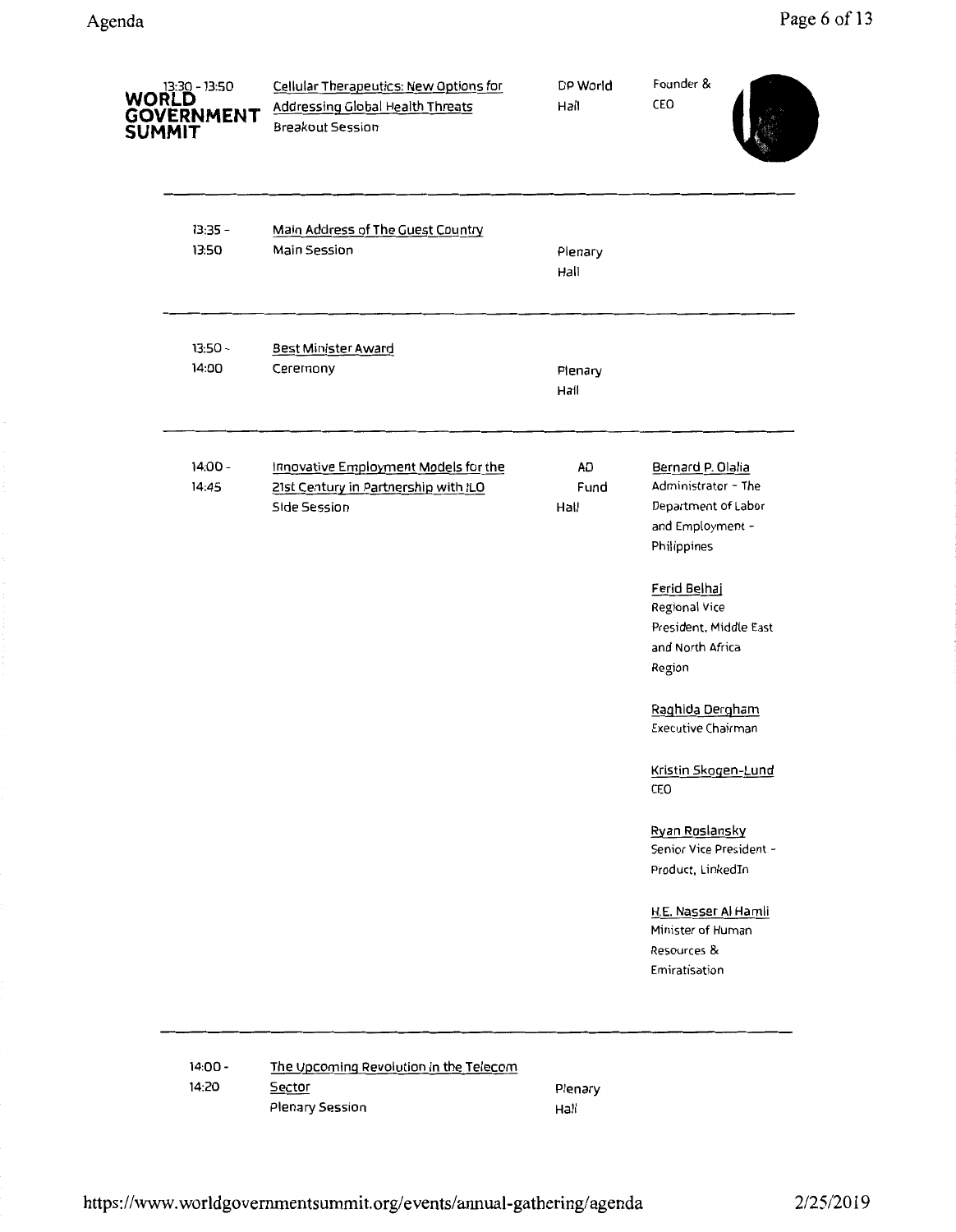| WORLD<br>GOVERNMENT<br>SUMMIT | Improving Fiscal Governance Roundtable<br>in Partnership with IMF<br>Closed Round table                 | <b>ICT</b><br>Fund<br>Hall |                                                                                           |
|-------------------------------|---------------------------------------------------------------------------------------------------------|----------------------------|-------------------------------------------------------------------------------------------|
| $14:15 -$<br>15:00            | <b>Generation Unlimited In Partnership with</b><br><b>UNICEF</b><br>Side Session                        | <b>TRA</b><br>Hall         | Henrietta Fore<br>Executive Director -<br>UNICEF                                          |
|                               |                                                                                                         |                            | Kamran Elahian<br>Chairman - Global<br><b>Innovation Catalyst</b>                         |
|                               |                                                                                                         |                            | Angel Gurria<br>Secretary General                                                         |
|                               |                                                                                                         |                            | H.E. Tariq Al Gurg<br>Chief Executive Officer                                             |
| $14:15 -$<br>14:30            | Outlook on the Future of the Global<br>Economy<br>Main Session                                          | Plenary<br>Hall            | H.E. Bruno<br>Le Maire<br>Minister of<br>the<br>Economy<br>and<br>Finance                 |
| $14:55 -$<br>15:15            | Putting Wellbeing at the Core of Policy<br>Making<br>Breakout Session                                   | <b>DEWA</b><br>HALL        | Sophie<br>Howe<br>Future<br>Generations<br>Commissioner                                   |
| 15:00 -<br>16:00              | Global Gender Circle: Impact and Results<br>of Adopting Gender- Friendly Policies<br>Closed Round table | Main<br>Conference<br>Area |                                                                                           |
| 15:00 -<br>16:00              | The Road to Digital Economy: The Role of<br>Blockchain in Partnership with IMF<br>Side Session          | AD<br>Fund<br>Hall         | <b>Promoth Manghat</b><br><b>Executive Director &amp;</b><br>Chief Executive -<br>Finablr |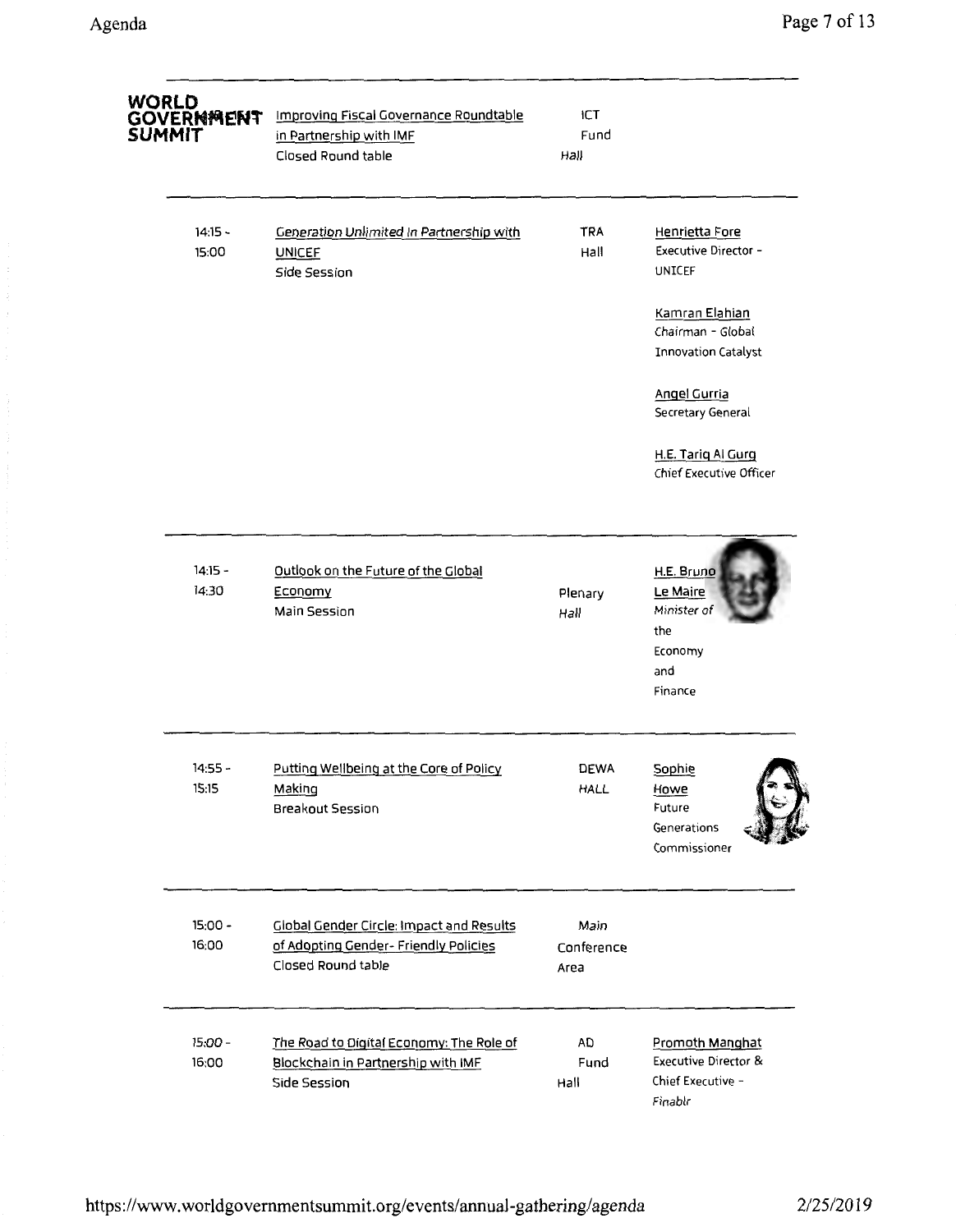H.E.Dr. Aisha Bin Bishr Director General

Therese Couture Director - Treasury **Operations** Department

Nelson Chow Chief Fintech Officer

Siim Sikkut Government CIO

| $15:00 -$<br>16:30 | <b>BlockChains and Crypto Assets</b><br>Side Session                                                                                       | AD<br>Fund<br>Hall            |                                                                   |
|--------------------|--------------------------------------------------------------------------------------------------------------------------------------------|-------------------------------|-------------------------------------------------------------------|
| $15:00 -$<br>16:00 | Press Conferences Room. Global Gender<br>Circle: Impact and Results of<br><b>Implementing Gender Friendly Police</b><br>Closed Round table | Main<br>Conference<br>Area    |                                                                   |
| $15:00 -$<br>15:30 | How Consciousness Can Transform<br>Education<br>Breakout Session                                                                           | <b>DEWA</b><br><b>HALL</b>    |                                                                   |
| $15:00 -$<br>15:20 | Future of e- Estonia: What's Next?<br><b>Breakout Session</b>                                                                              | DP<br>World<br>Hall           | H.E. Rene<br>Tammist<br>Minister of<br>Entrepreneurship<br>and IT |
| $15:00 -$<br>15:20 | A Historic Look on Identity and Politics<br>Breakout Session                                                                               | Dubai<br>Municipality<br>Hall |                                                                   |
| $15:15 -$<br>15:45 | Wellbeing: GDP and Beyond<br>Side Session                                                                                                  | <b>TRA</b><br>Hall            | H.E. Achim Steiner<br>Administrator                               |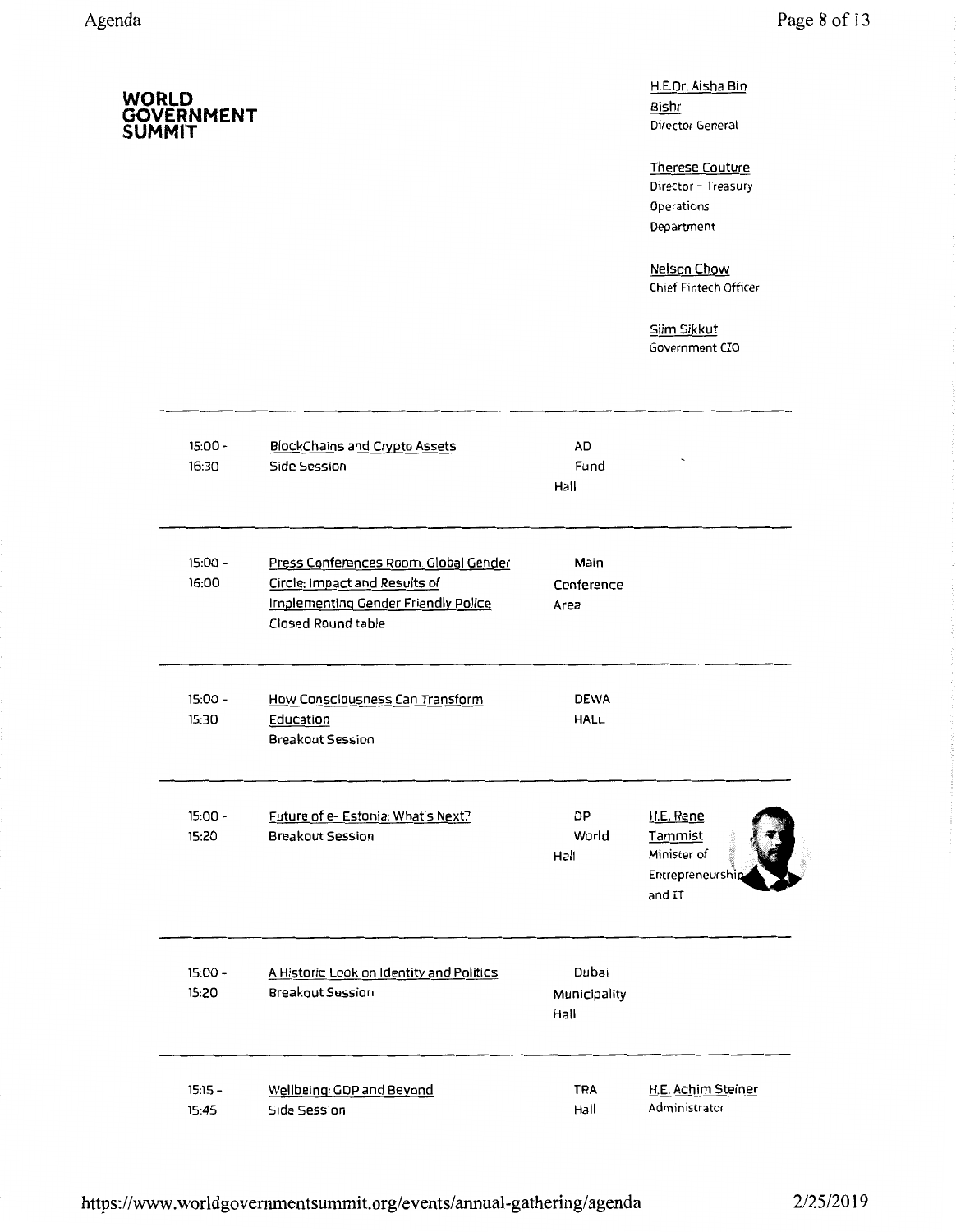**SUMMIT** 

**GOVERNMENT** 

H.E. Ohood AIRoumi Minister of State for Happiness and Wellbeing & Vice Chairman of the World Government Summit

Angel Gurria Secretary General

| 15:20 -<br>15:40   | Tribal Politics: Can We Bridge The Global<br>Divide?<br>Side Session                  | Dubai<br>Municipality<br>Hall |                                     |  |
|--------------------|---------------------------------------------------------------------------------------|-------------------------------|-------------------------------------|--|
| $15:20 -$<br>15:40 | Estonia's E-Residency: A Catalyst for a<br><b>Growing Economy</b><br>Breakout Session | DP<br>World<br>Hall           |                                     |  |
| $15:30 -$<br>15:50 | Building an Education for The Talented<br><b>Breakout Session</b>                     | <b>DEWA</b><br><b>HALL</b>    |                                     |  |
| $15:40 -$<br>16:00 | The Age of Digitization: e-Estonia to the<br>World<br><b>Breakout Session</b>         | DP<br>World<br>Hall           | Marek<br>Helm<br>General<br>Manager |  |
| $15:40 -$<br>16:00 | Why Nations Fail?<br><b>Breakout Session</b>                                          | Dubai<br>Municipality<br>Hall |                                     |  |
| $15:50 -$<br>16:10 | Enlightenment Now: A Better Future for<br>Mankind<br>Plenary Session                  | <b>DEWA</b><br><b>HALL</b>    |                                     |  |
| $15:55 -$<br>16:10 | Disease X - The Unexpected Future<br><b>Breakout Session</b>                          | DP<br>World<br>Hall           |                                     |  |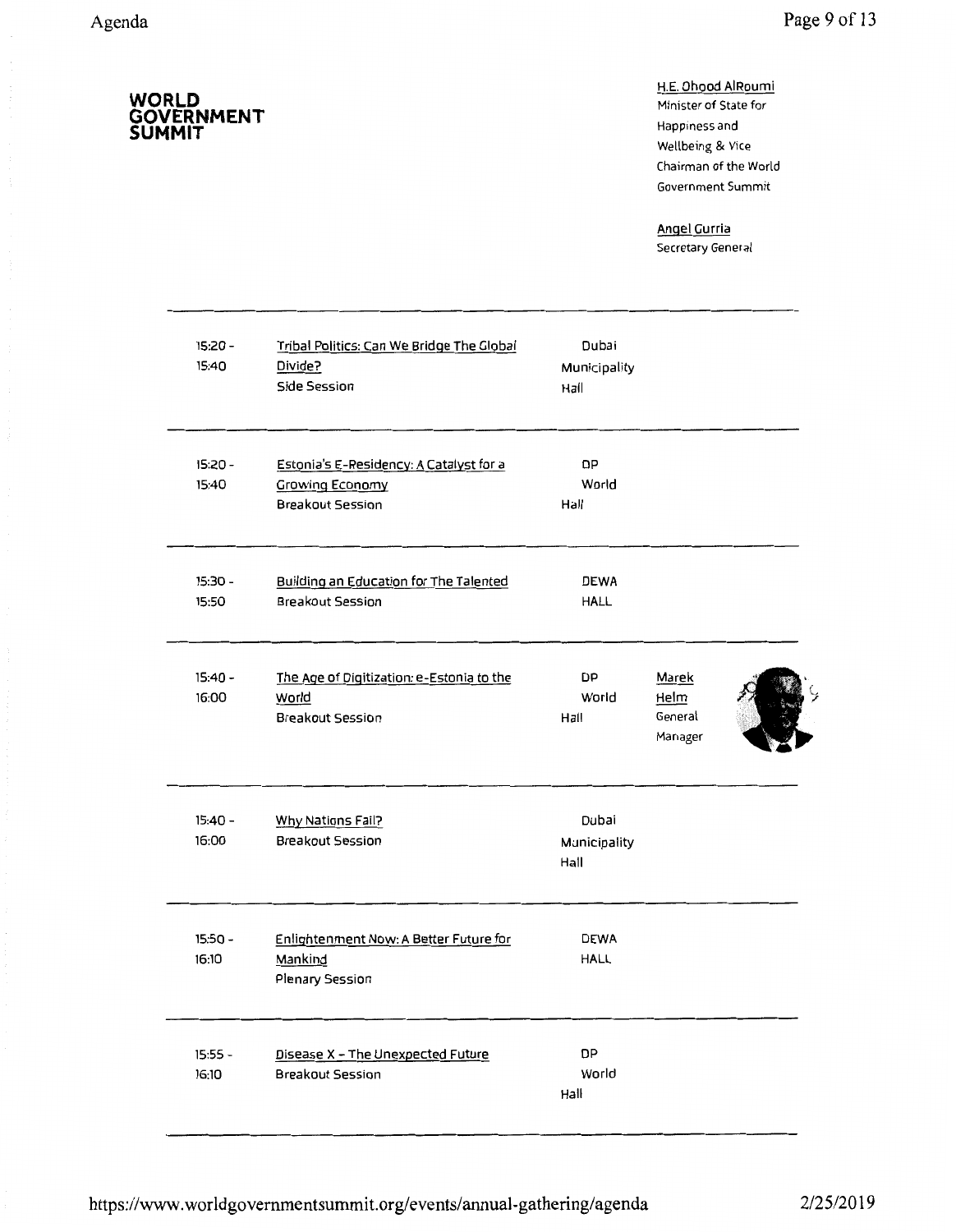| $16:00 -$            | High Level Dialouge: Outlook of Global | TRA  | H.E. Abdulrahman       |
|----------------------|----------------------------------------|------|------------------------|
| WORLD.<br>GOVERNMENT | <b>Health</b>                          | Hall | Alowais                |
| <b>SUMMIT</b>        | Closed Round table                     |      | Minister of Health UAE |

H.E. Ghassan Hasbani Deputy Prime Minister

### H.E. Ferozuddin

Feroz Minister of Public Health - Islamic Republic of Afghanistan

## Christopher Fearne

Deputy Prime Minister & Minister of Health

| $16:00 -$<br>17:00 | Digital Development in the Arab World In<br>Partnership with UN ESCWA<br>Closed Round table | <b>ICT</b><br>Fund<br>Hall |                                                                                                                                                  |
|--------------------|---------------------------------------------------------------------------------------------|----------------------------|--------------------------------------------------------------------------------------------------------------------------------------------------|
| $16:10 -$<br>16:40 | Mitigating the Risk of the Next Global<br>Epidemic<br>Plenary Session                       | Plenary<br>Hall            |                                                                                                                                                  |
| $16:15 -$<br>16:45 | The Future of Government<br>Communications<br>Side Session                                  | <b>AD</b><br>Fund<br>Hall  | H.E. Ali Al Rumaihi<br>Minister of<br><b>Information Affairs</b><br>H.E. Hussain Zein<br>President - The<br>National Media<br>Authority in Egypt |
|                    |                                                                                             |                            | H.E. Jumana<br>Ghenemat<br>Minister and<br>Government<br>Spokesperson -<br>Ministry of State for<br>Media Affairs in Jordan                      |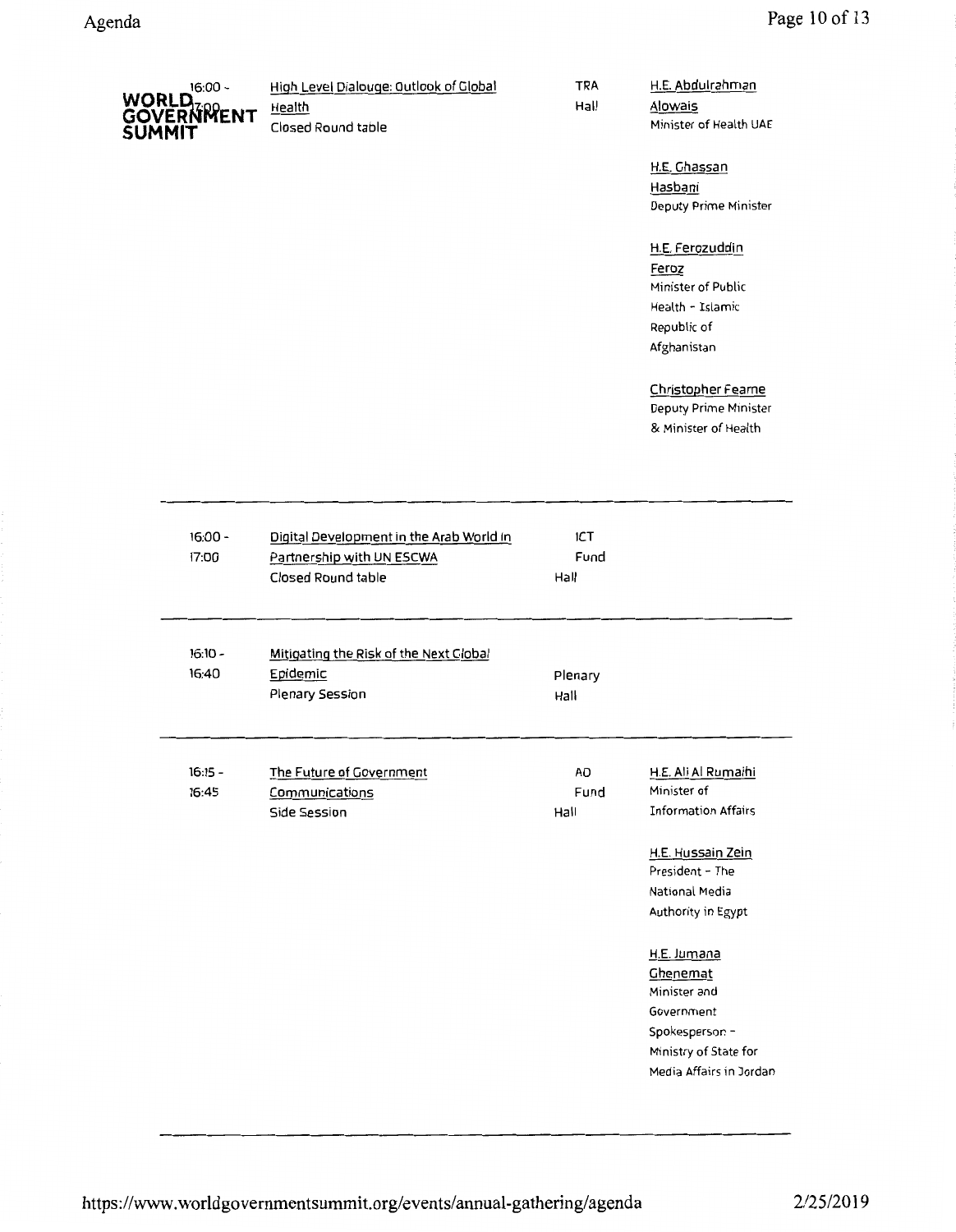| <b>SUMMIT</b> | $16:40 -$<br>WORLD BRIDGE | Main Address<br>Main Session                                                                                 | Plenary<br>Hall            | Maria<br>Fernanda<br>Espinoza<br>Garcés<br>President<br>of the<br>General<br>Assembly                                                    |
|---------------|---------------------------|--------------------------------------------------------------------------------------------------------------|----------------------------|------------------------------------------------------------------------------------------------------------------------------------------|
|               | 17:00 -<br>18:00          | High Level Ministerial Roundtable on the<br>Future of Work in Partnership with the ILO<br>Closed Round table | ICT<br>Fund<br>Hall        |                                                                                                                                          |
|               | 17:00 -<br>17:10          | Main Address<br>Main Session                                                                                 | Plenary<br>Hall            |                                                                                                                                          |
|               | 17:00 -<br>17:20          | Wellness for a Longer Life<br><b>Breakout Session</b>                                                        | <b>DEWA</b><br><b>HALL</b> | <b>Esther Lee</b><br><b>Global Chief Marketing</b><br>Officer<br><b>Mindy Grossman</b><br>CEO - WW<br>International<br>Mehmet Oz<br>Host |
|               | $17:10 -$<br>17:25        | <b>Main Address</b><br>Plenary Session                                                                       | Plenary<br>Hall            |                                                                                                                                          |
|               | $17:10 -$<br>17:25        | <b>Main Session</b><br>Main Session                                                                          | Plenary<br>Sessions        | H.E. Imran<br>Khan<br>Prime<br>Minister -<br>Islamic<br>Republic of<br>Pakistan                                                          |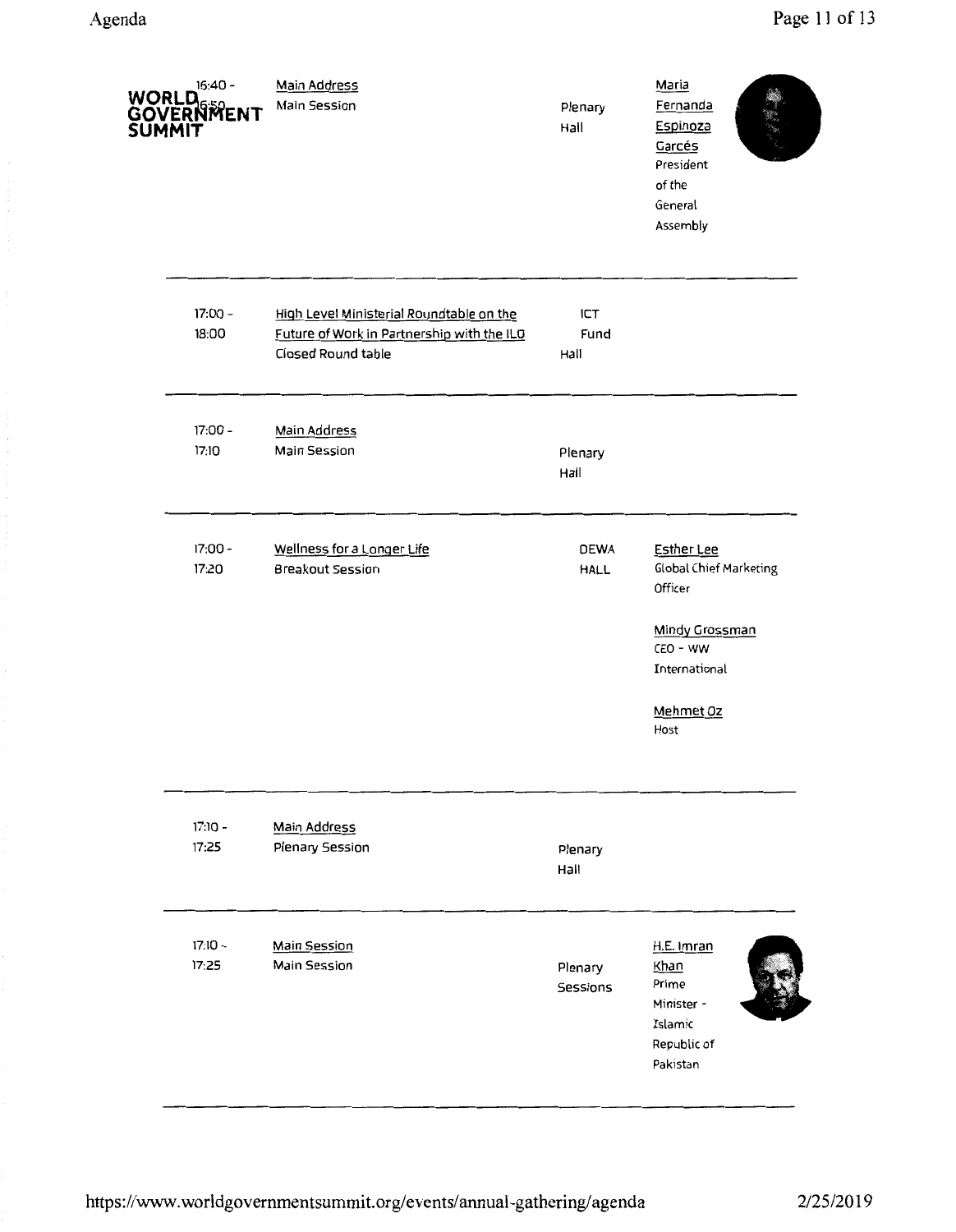| <b>WORLD</b> | 17:20 -<br><b>GOVERNMENT</b><br>SUMMIT | Wellness: The \$4.2 Trillion Opportunity<br>Breakout Session                       | <b>DEWA</b><br><b>HALL</b> | <b>Susie Ellis</b><br>Chairman<br>& CEO              |  |
|--------------|----------------------------------------|------------------------------------------------------------------------------------|----------------------------|------------------------------------------------------|--|
|              | $17:25 -$<br>17:35                     | <b>Keynote Address</b><br>Main Session                                             | Plenary<br>Hall            |                                                      |  |
|              | 17:35 -<br>17:40                       | Papal Message to Governments of the<br>World<br>Plenary Session                    | Plenary<br>Hall            | Pope<br>Francis<br>Head of the<br>Catholic<br>Church |  |
|              | $17:40 -$<br>18:00                     | Pope Francis in the Emirates: A New<br>Dawn for the Middle East<br>Plenary Session | Plenary<br>Hall            | H.H.<br>Sheikh<br>Abdullah<br>Bin Zayed<br>Al Nahyan |  |
|              | $17:40 -$<br>18:00                     | Ikigai: Purpose and Happiness<br>Breakout Session                                  | <b>DEWA</b><br><b>HALL</b> | Kenichiro<br>Mogi<br>Senior<br>Researcher            |  |
|              | $18:00 -$<br>18:20                     | Green Leaders for A Better Future<br>Side Session                                  | Madinat<br>Theatre         | John<br>Hardy<br>Founder                             |  |
|              | $18:20 -$<br>18:40                     | Collective Learning: A Win Win!<br><b>Side Session</b>                             | Madinat<br>Theatre         | <b>Nicolas</b><br>Sadirac<br>$Co-$<br>Founder        |  |
|              | $18:30 -$                              |                                                                                    |                            |                                                      |  |

19:30

**State Andre**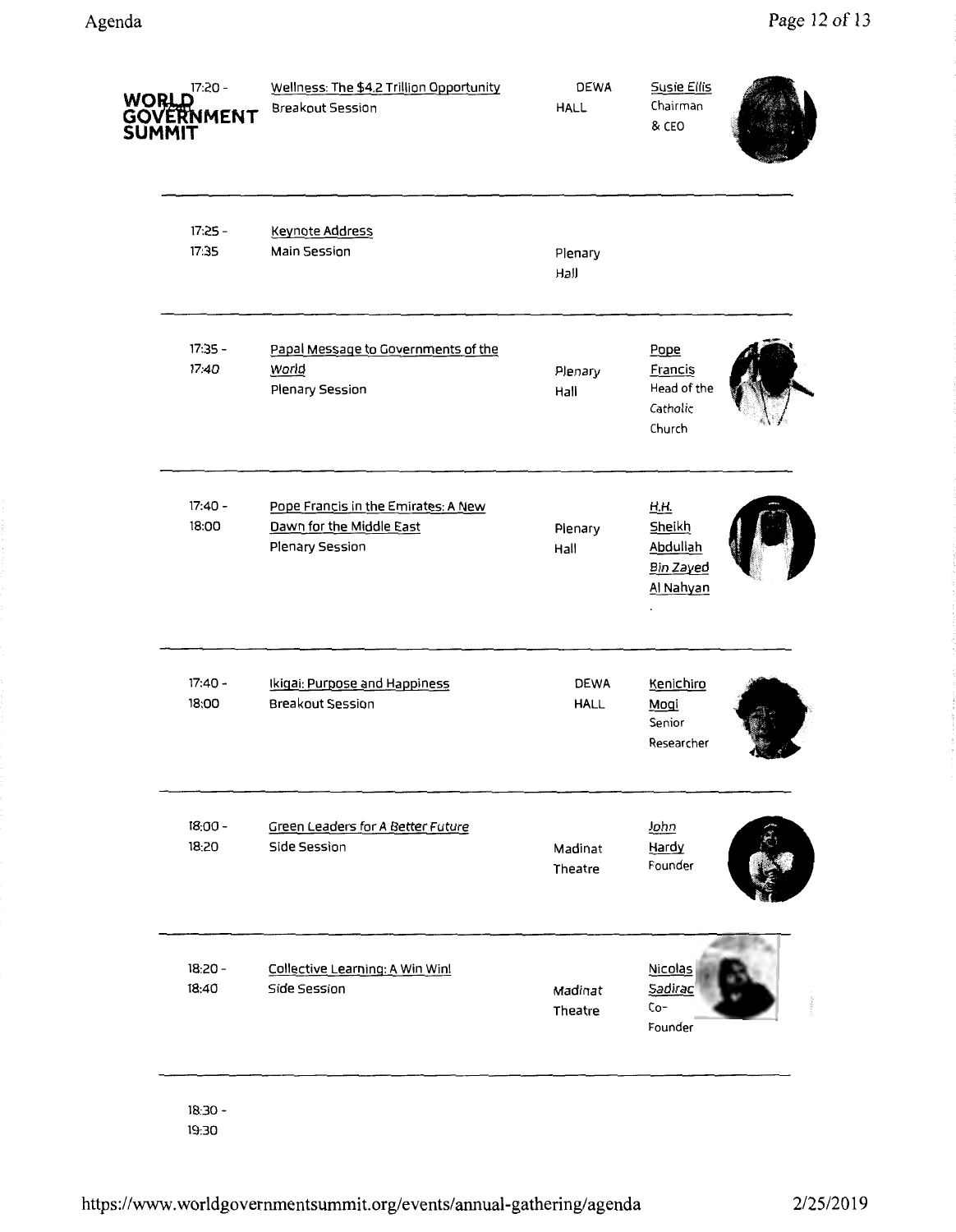| <b>WORLD</b>          | <b>GOVERNMENT</b><br><b>SUMMIT</b>          | <b>Global Happiness and Wellbeing Council</b><br>Meeting<br>Closed Round table                            | <b>ICT Fund</b><br>Hall                                                        |                                                                                                 |
|-----------------------|---------------------------------------------|-----------------------------------------------------------------------------------------------------------|--------------------------------------------------------------------------------|-------------------------------------------------------------------------------------------------|
|                       | $18:30 -$<br>21:30                          | The Evolution of Leadership & Meaning<br>Plenary Session                                                  | Plenary<br>Hall                                                                | Tony<br>Robbins<br>Founder                                                                      |
|                       | $18:40 -$<br>19:20                          | <b>Consciousness and Parenting</b><br><b>Side Session</b>                                                 | Madinat<br>Theatre                                                             | Shefali<br><b>Tsabary</b><br>Clinical<br>Psychologist<br>and Expert<br>in Eastern<br>philosophy |
|                       | 19:00 -<br>21:30                            | Shaping Future Governments Global<br>Universities Challenge - Team<br>Presentations<br>Closed Round table | Emirates<br>Airlines<br>Hall                                                   |                                                                                                 |
| Sitemap<br>Copyrights | Terms & Conditions<br><b>Privacy Policy</b> | Get the official App<br>Download on<br>the App Store<br>Download on<br>Google Play                        | Subscribe to our Newsletter<br>and a companies and<br>Enter your email address | and provide a state of the state<br>Send                                                        |
|                       |                                             | Copyright © 2019<br>World Government Summit.                                                              | PO Box 212000, Dubai,<br>United Arab Emirates                                  | +971 800 WGS (947)<br>info@worldgovernmentsummit.org                                            |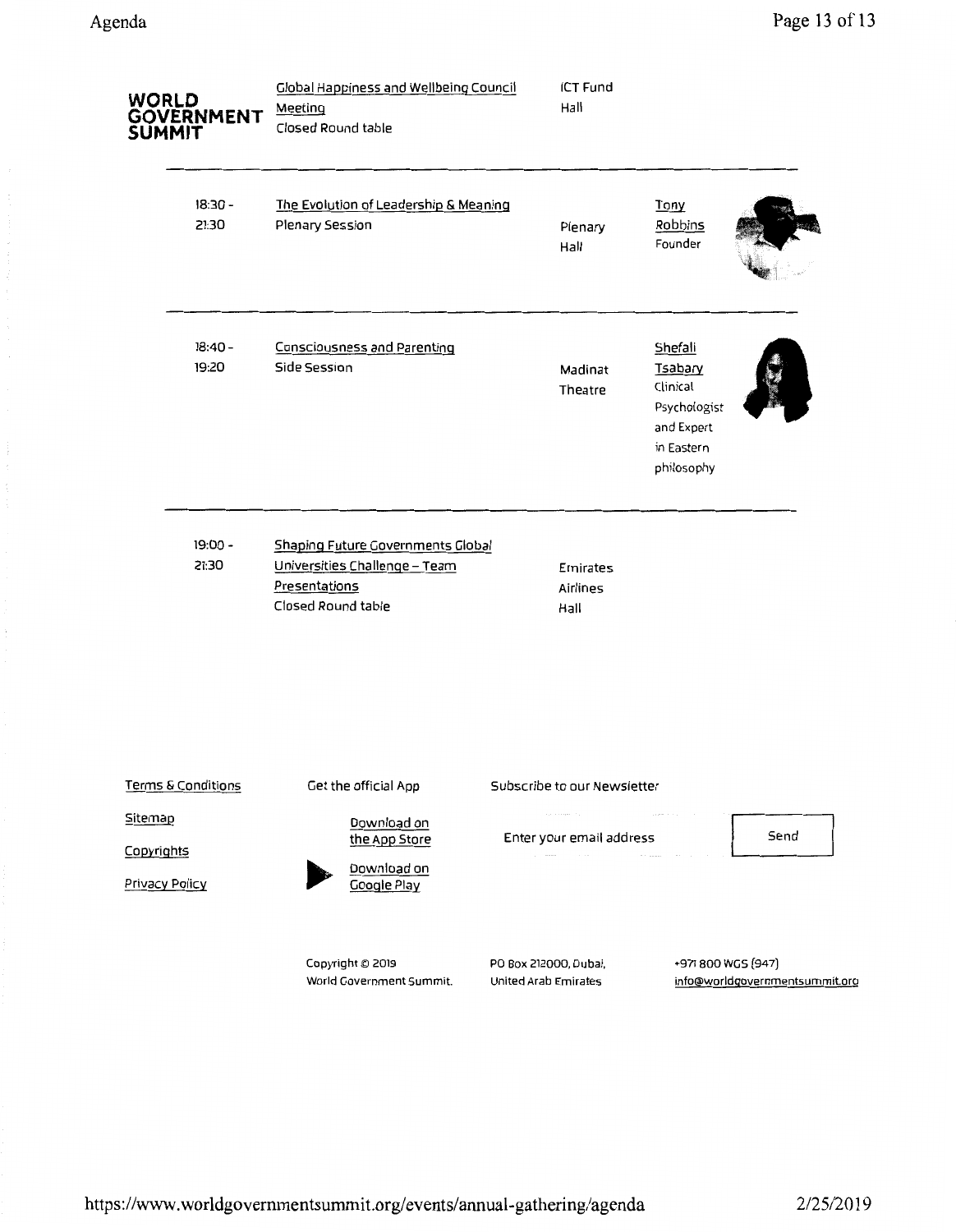Events> Annual Gathering

# **Agenda**

| Agenda | Speakers          | Experiences                         |            |                          |                      |   |
|--------|-------------------|-------------------------------------|------------|--------------------------|----------------------|---|
|        |                   |                                     |            |                          |                      |   |
|        |                   |                                     |            |                          |                      |   |
|        |                   |                                     |            |                          |                      |   |
|        |                   |                                     |            |                          |                      |   |
|        |                   |                                     |            |                          |                      |   |
|        | 8 Feb<br>$11$ Feb | 9 Feb<br><b>10 Feb</b><br>12 Feb    | Theme: All | $\vert \mathsf{v} \vert$ | Types All            | ⊻ |
|        |                   |                                     |            |                          |                      |   |
|        |                   |                                     |            |                          |                      |   |
|        |                   |                                     |            |                          |                      |   |
|        | $08:00 -$         | Sound Meditation with Satya Hinduja |            | <b>DEWA</b>              | Satya                |   |
|        | 08:45             | Side Session                        |            | Hall                     | Hinduja<br>Composer, |   |
|        |                   |                                     |            |                          | Artist,              |   |
|        |                   |                                     |            |                          | Performer            |   |

 $\sim$   $\sim$  $\sim$  $\frac{1}{2}$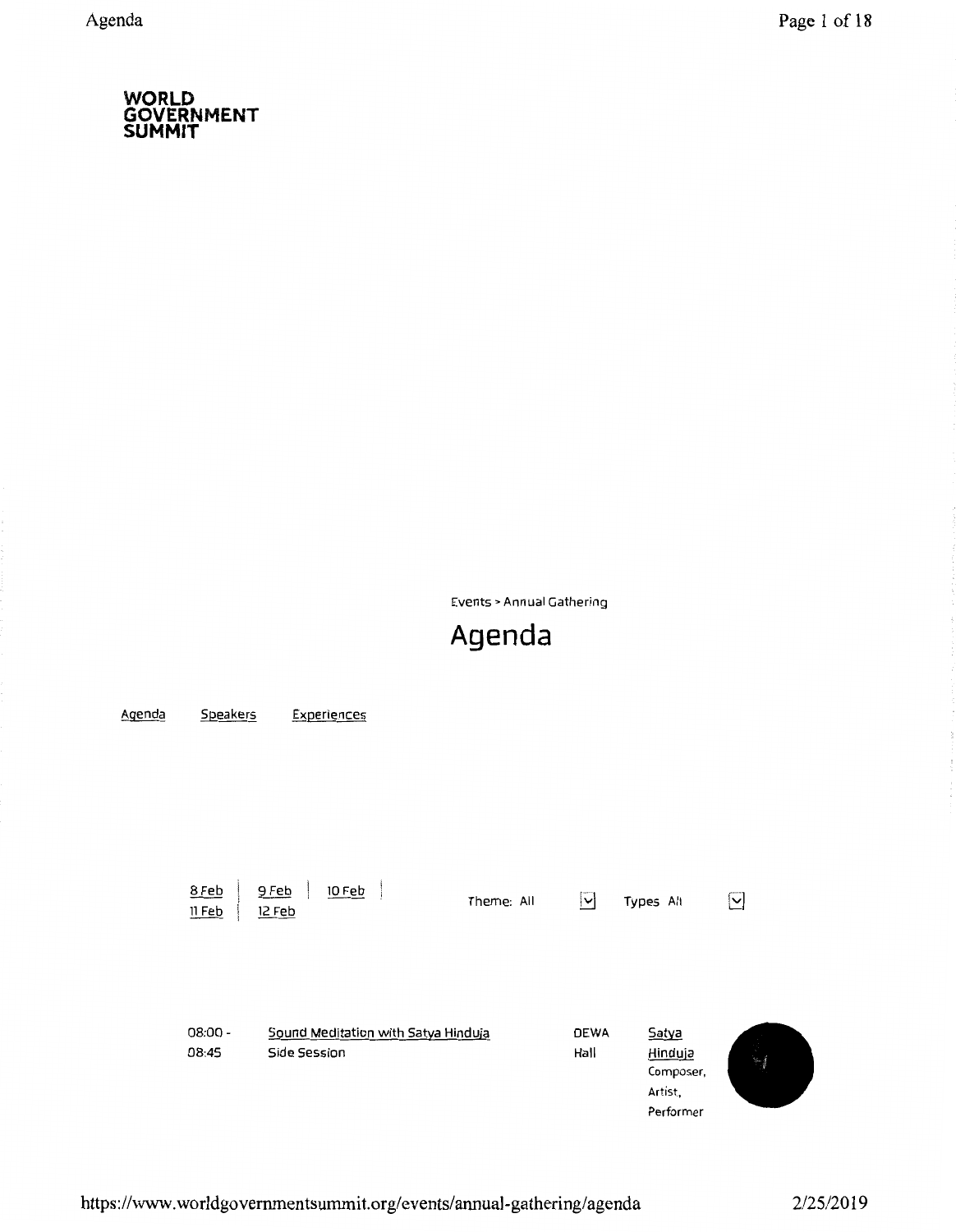| WORLD<br>GOVERNIMENT<br>SUMMIT <sub>09:15</sub> | Roundtable on Nation Branding - In<br>Partnership with WPP<br>Side Session                  | ICT<br>Fund<br>Hall        |                                                                                                             |
|-------------------------------------------------|---------------------------------------------------------------------------------------------|----------------------------|-------------------------------------------------------------------------------------------------------------|
| $08:00 -$<br>10:00                              | Astana Civil Service Hub Conference<br>Side Session                                         | ICT<br>Fund<br>Hall        |                                                                                                             |
| $08:00 -$<br>09:00                              | <b>Global Coalition for Happiness and</b><br><b>Wellbeing Meeting</b><br>Closed Round table | <b>RTA</b><br>Lounge       |                                                                                                             |
| $08:00 -$<br>10:00                              | High Level Ministerial Meeting on A.I.<br>Closed Round table                                | <b>DP</b><br>World<br>Hall |                                                                                                             |
| $09:00 -$<br>09:45                              | Investing in Digital Economy: The New<br>Approach for Development Funds<br>Side Session     | AD<br>Fund<br>Hall         | H.E. Abdulrahman Al<br>Hamidy<br>Director General,<br>Chairman of the Board<br>of the Arab Monetary<br>Fund |
|                                                 |                                                                                             |                            | Ligun Jin<br>President                                                                                      |
|                                                 |                                                                                             |                            | <u>Ferid Belhaj</u><br>Regional Vice<br>President, Middle East<br>and North Africa<br>Region                |
|                                                 |                                                                                             |                            | Mohammed Saif Al<br>Suwaidi<br>Director General, Abu<br>Dhabi Fund for<br>Development (ADFD)                |

09:00- 09:20 The Future of Global Water Security and **Sustainability** Plenary Session

Plenary Hall

à.

the first concerning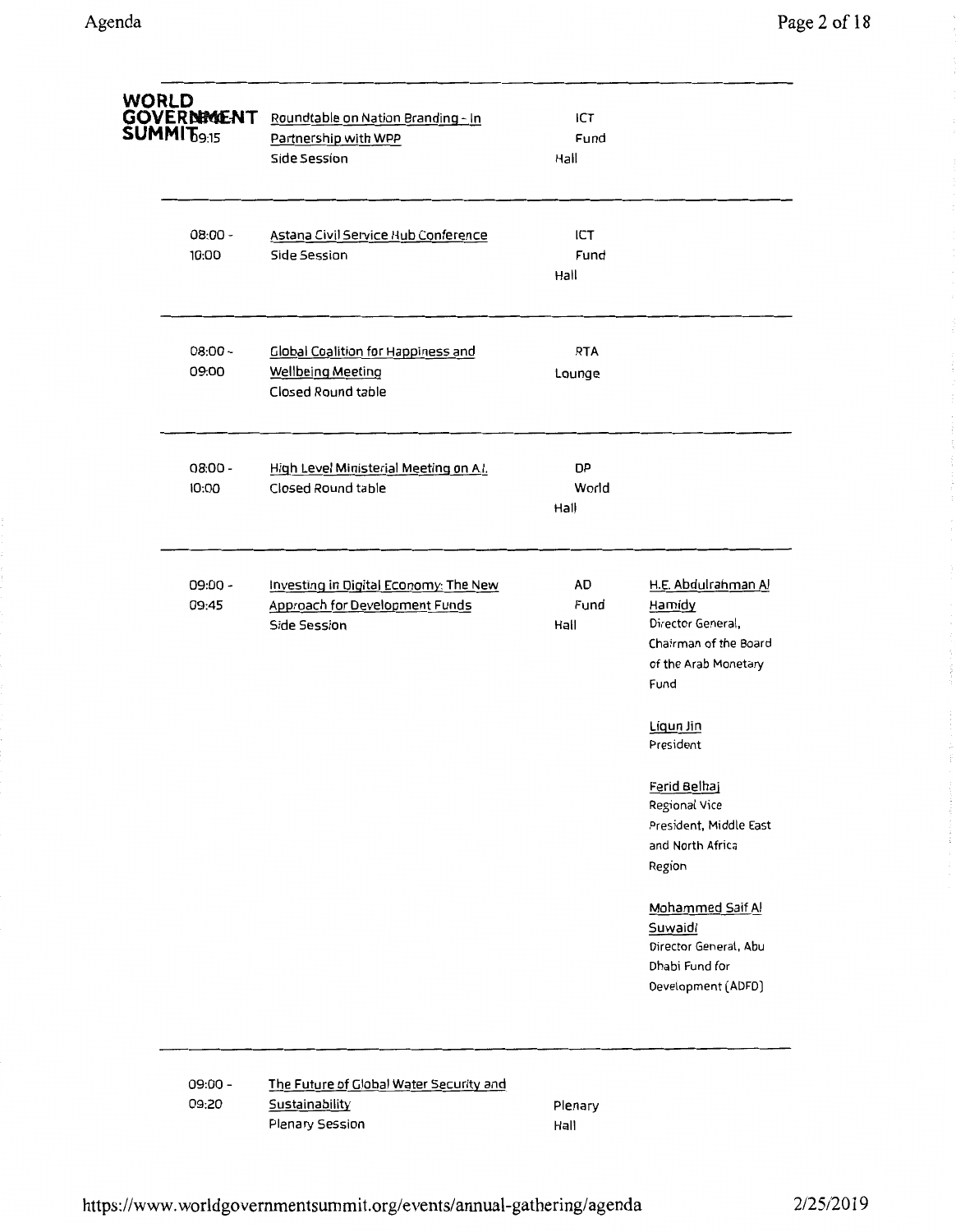| <b>WORLD</b> | GOVERNMENT<br><b>MMITP9:05-</b><br>10:00 | Future Citizen Now Understanding<br>consumer-grade expectations of future<br>citizens<br><b>Side Session</b> | Madinat<br>Theatre            |                                                                           |
|--------------|------------------------------------------|--------------------------------------------------------------------------------------------------------------|-------------------------------|---------------------------------------------------------------------------|
|              | 09:20 -<br>09:40                         | The Future of The Economy in The Age of<br>4IR<br>Main Session                                               | Plenary<br>Hall               |                                                                           |
|              | 09:30 -<br>10:00                         | Climate Action in a Multilateral-Skeptic<br>World<br><b>Breakout Session</b>                                 | Dubai<br>Municipality<br>Hall | Maria Fernanda<br>Espinoza Garcés<br>President of the<br>General Assembly |
|              |                                          |                                                                                                              |                               | H.E. Laurent Fabius<br>President                                          |
|              | 09:30 -<br>10:00                         | Future of Technology in Communication<br>Side Session                                                        | DEWA<br>HALL                  | Jaroslaw Krolewski<br>CEO<br>Cassandra Kelly<br>Member                    |
|              |                                          |                                                                                                              |                               | Juan Carlos Riveiro<br>Co-Founder and CEO                                 |
|              | $09:40 -$<br>10:10                       | The Rise of The Dragon: China's Success<br>in Leading the World of Technology<br><b>Main Session</b>         | Plenary<br>Hall               |                                                                           |
|              | $09:40 -$<br>10:10                       | How Governments Can Harness the<br>Science of Synchronized Randomness<br>Plenary Session                     | Plenary<br>Hall               |                                                                           |
|              | $10:00 -$<br>10:30                       | Climate Change and the Health of our<br>Oceans<br><b>Side Session</b>                                        | Dubai<br>Municipality<br>Hall | M. Sanjayan<br><b>Chief Executive Officer</b><br>William McDonough        |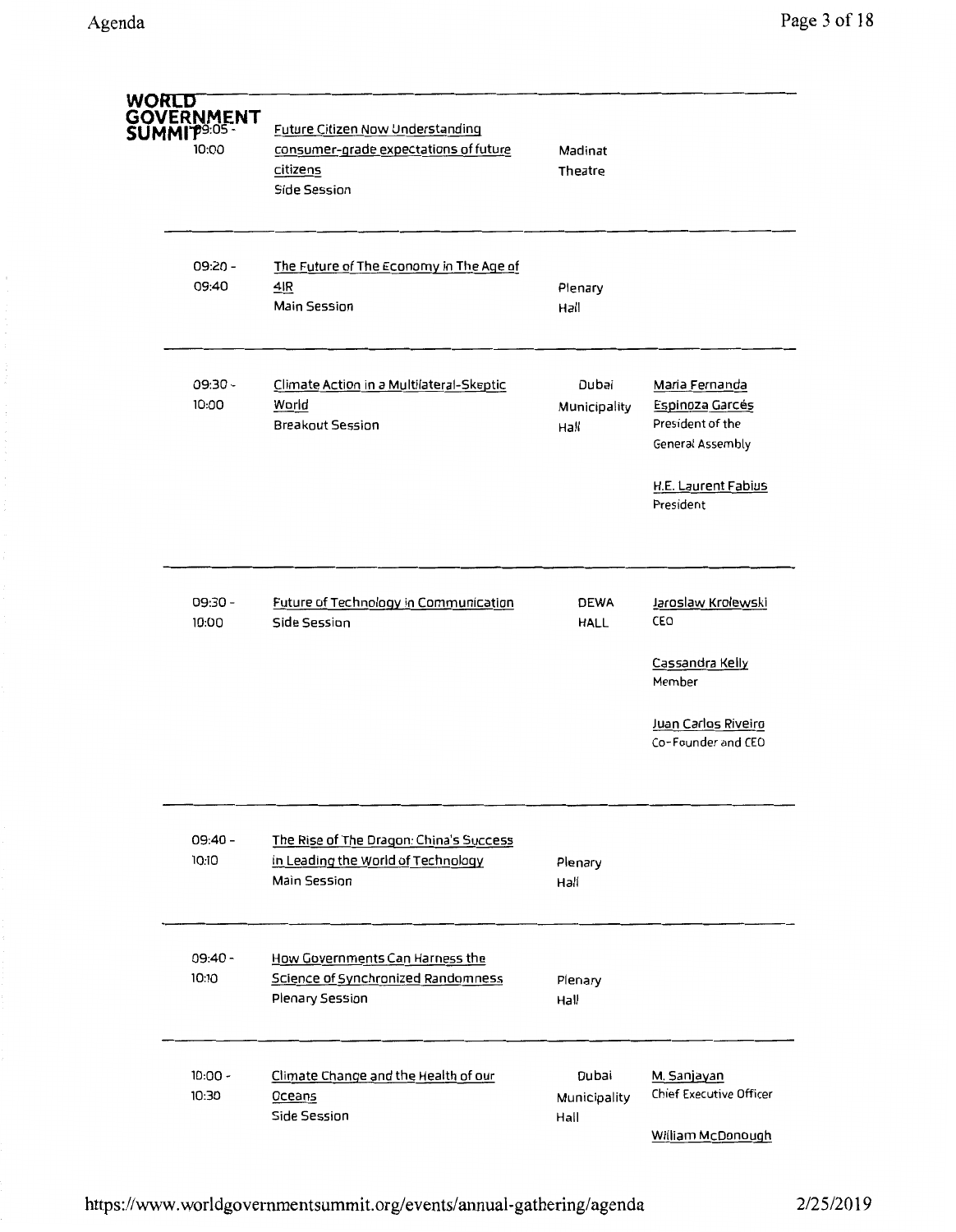Founder

H.E. Razan Khalifa AI Mubarak Environment Agency - Abu Dhabi

10:00- 10:4S

Governing Future Risks In Partnership with OECD Side Session

AD Fund Hall

## H.E. Or. Hala El Saeed Minister of Planning, Monitoring and Administrative Reform and a prominent Egyptian economist

academic author.

and a renowned

Adnan Olwan Vice Chairman

Daniel Kaniewski Deputy Administrator

Marcos Bonturi Director, Public Governance

Angel Gurria Secretary General

### H.E. Mariam AI Mehairi Minister of State for Food Security

| $10:30 -$<br>10:50 | The End of Medicine as We Know It<br>Breakout Session    | Dubai<br>Municipality<br>Hall | <u>Harald</u><br>Schmidt<br>Physician<br>and<br>Systems<br>Medicine<br>Scientist |  |
|--------------------|----------------------------------------------------------|-------------------------------|----------------------------------------------------------------------------------|--|
| $10:50 -$<br>11:10 | Al's Gut Reaction To Human Wellbeing<br>Breakout Session | Dubai<br>Municipality<br>Hall |                                                                                  |  |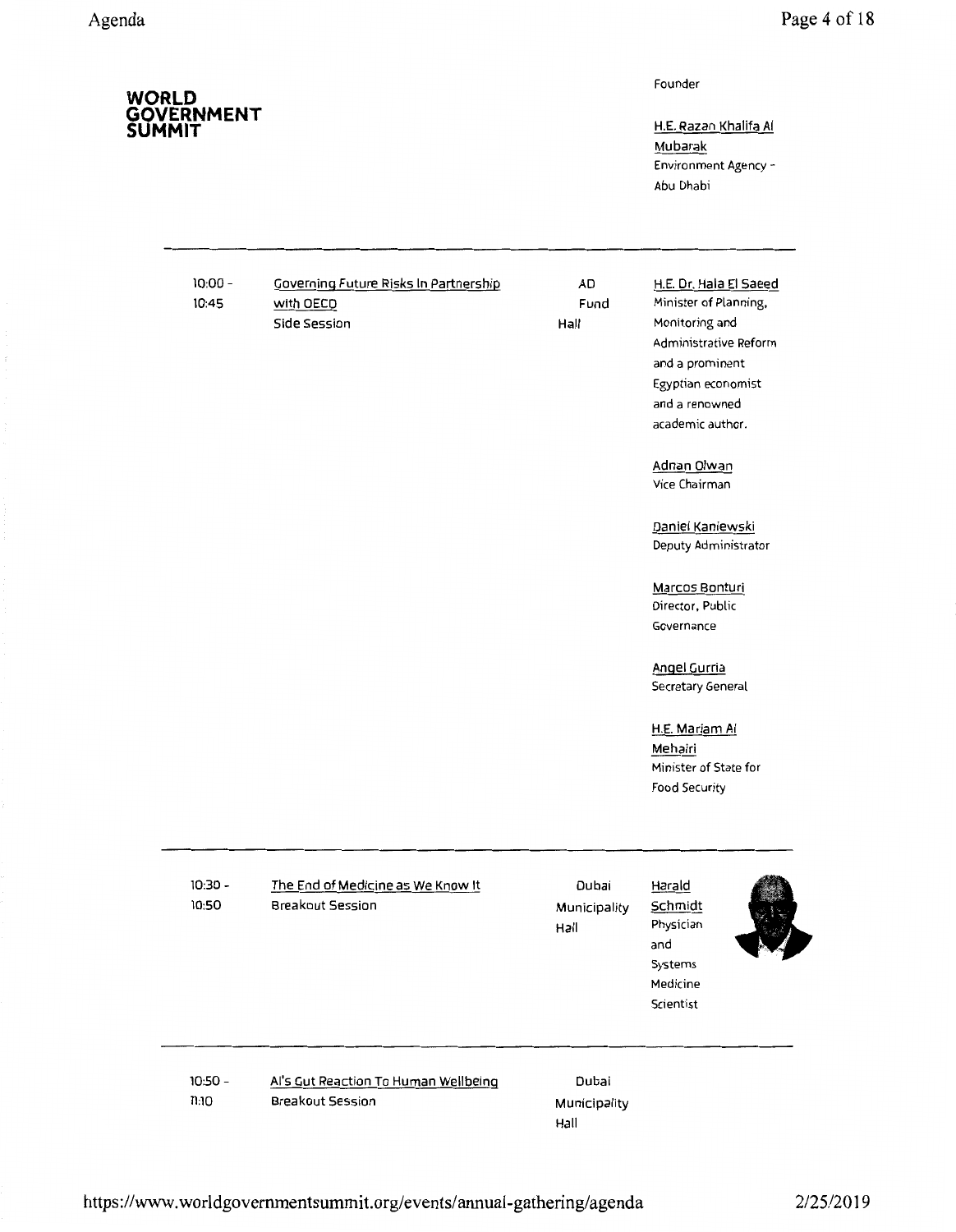| <b>WORLD</b> | <b>GOVERNMENT</b><br>SUMMIT0:50 -<br>11:10 | Visualizing Data For Better Policies<br><b>Breakout Session</b>                                                      | DP<br>World<br>Hall        |                                                                                                      |
|--------------|--------------------------------------------|----------------------------------------------------------------------------------------------------------------------|----------------------------|------------------------------------------------------------------------------------------------------|
|              | $10:50 -$<br>11:10                         | <b>Building the Tech Ecosystem:</b><br>Governments Taking the Leap<br><b>Breakout Session</b>                        | <b>DEWA</b><br><b>HALL</b> |                                                                                                      |
|              | 11:00 - 11:45                              | Transforming the future: Creating value<br>through government innovation in<br>Partnership with OECD<br>Side Session | <b>TRA</b><br>Hall         | Mariana Mazzucato<br>Founder & Director<br>H.E. Richard Raši<br>Deputy Prime Minister                |
|              |                                            |                                                                                                                      |                            | Siim Sikkut<br>Government CIO                                                                        |
|              |                                            |                                                                                                                      |                            | <b>Angel Gurria</b><br>Secretary General                                                             |
|              |                                            |                                                                                                                      |                            | H.E. Huda Al Hashimi<br><b>Assistant Director</b><br>General for Strategy &<br>Innovation            |
|              | $11:00 -$<br>12:00                         | Outlook on Global Trade<br>Side Session                                                                              | <b>AD</b><br>Fund<br>Hall  | H.E. Arancha<br>González<br><b>Executive Director</b>                                                |
|              |                                            |                                                                                                                      |                            | Mukhisa Kituyi<br>Secretary General                                                                  |
|              |                                            |                                                                                                                      |                            | <b>Manus Cranny</b><br>Presenter - Bloomberg                                                         |
|              |                                            |                                                                                                                      |                            | H.E Sultan bin Saeed<br>Al Mansoori<br>Minister of Economy                                           |
|              |                                            |                                                                                                                      |                            | Paulo de Sacadura<br>Cabral Portas<br>Former Minister of<br>State and Foreign<br>Affairs of Portugal |

 $\hat{\rho}$ 

 $\sim$   $\sim$  $\frac{1}{2}$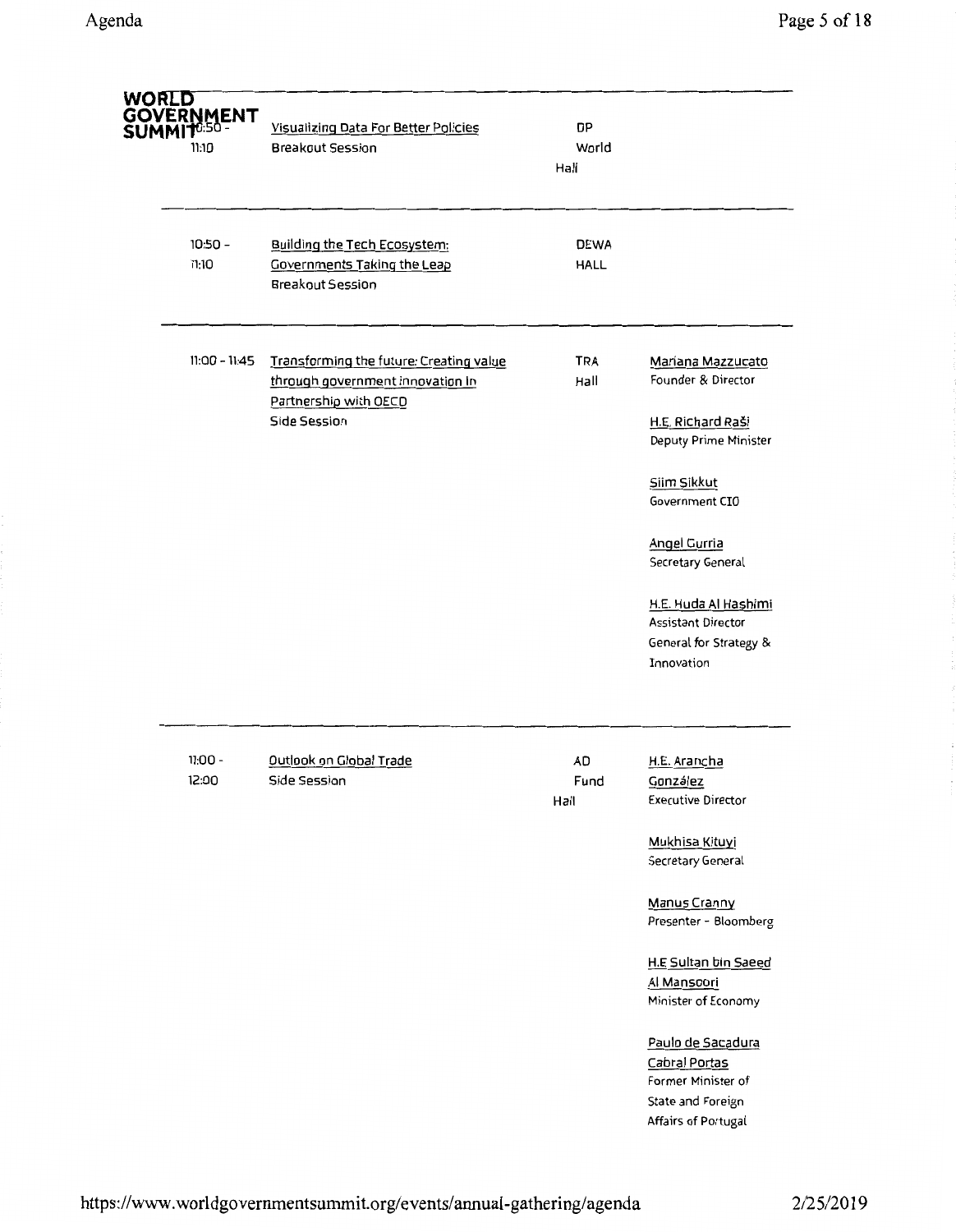| WORLD<br>GOVERNMENT<br>SUMMIT |                                                                                                                                                                     |                               | José Luis Rodríguez<br>Zapatero<br>Former Prime Minister,<br>Kingdom of Spain |
|-------------------------------|---------------------------------------------------------------------------------------------------------------------------------------------------------------------|-------------------------------|-------------------------------------------------------------------------------|
| $11:00 -$<br>12:00            | Roundtable on Enhancing the Exchange<br>of Government Innovations Among<br>Regions and Countries in Partnership with<br><b>CLAD and APPAM</b><br>Closed Round table | ICT<br>Fund<br>Hall           |                                                                               |
| $11:05 - 11:45$               | Session 3: Next Gen Government Services<br>The future of government services in a<br>citizen-centric digital world<br>Side Session                                  | Madinat<br>Theatre            |                                                                               |
| $11:10 - 11:30$               | Community-Based, Human-Centered<br>Design<br><b>Breakout Session</b>                                                                                                | DP<br>World<br>Hall           |                                                                               |
| $11:10 - 11:30$               | The End of Medicine as We Know It<br><b>Breakout Session</b>                                                                                                        | Dubai<br>Municipality<br>Hall | Harald<br>Schmidt<br>Physician<br>and<br>Systems<br>Medicine<br>Scientist     |
| 11:10 - 11:30                 | Bridging The Digital Divide: Access for All<br><b>Breakout Session</b>                                                                                              | <b>DEWA</b><br><b>HALL</b>    |                                                                               |
| 11:30 - 11:50                 | Designing Future Government Services<br><b>Breakout Session</b>                                                                                                     | DP<br>World<br>Hall           |                                                                               |
| $11:30 - 11:50$               | How Will Quantum Computing Change the<br>World?<br>Breakout Session                                                                                                 | <b>DEWA</b><br><b>HALL</b>    |                                                                               |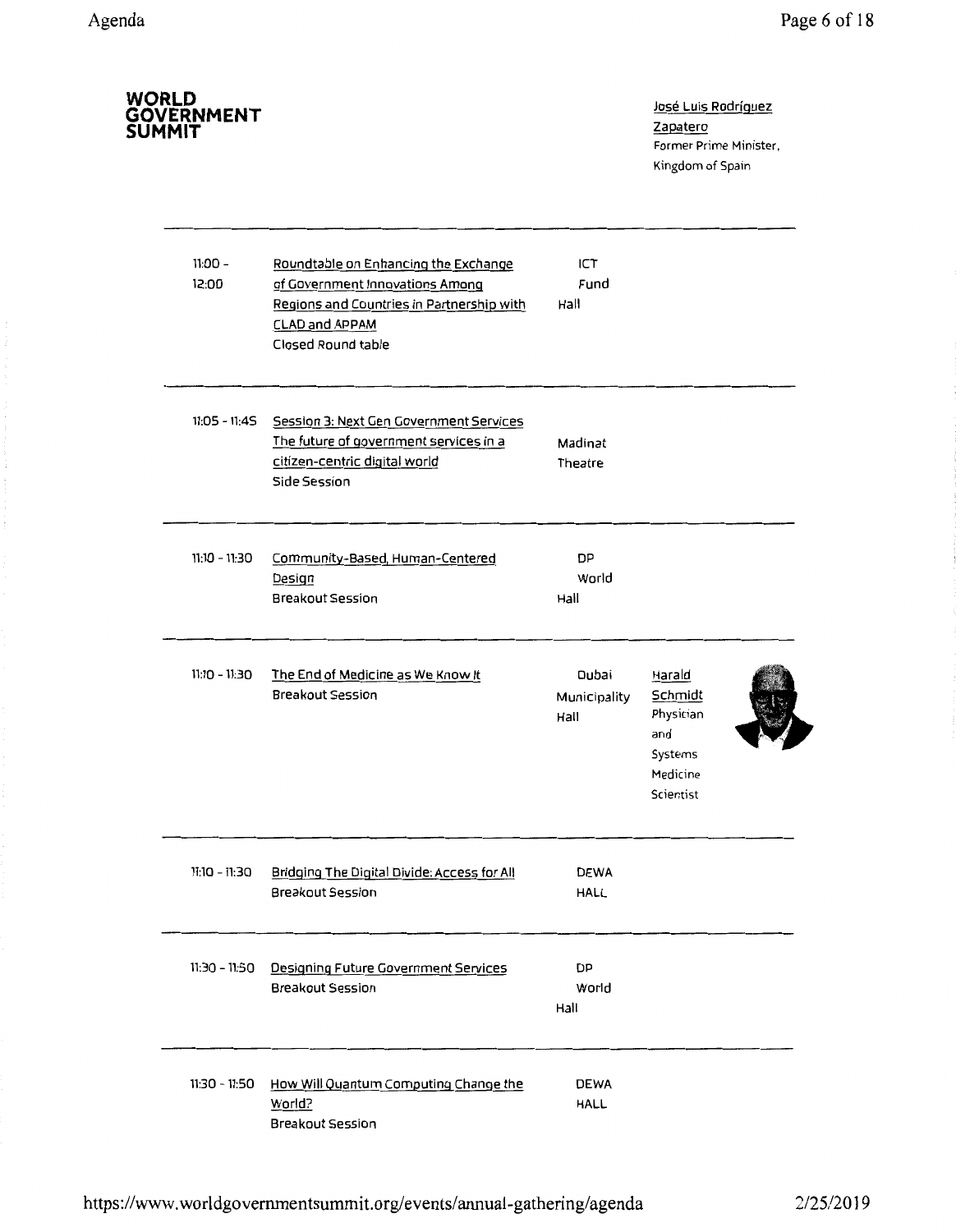| <u>WORLD</u><br><b>GOVERNMENT</b><br>SUMMIT <sup>1:30 - 11:50</sup> | The 7 Pillars of Holistic Health<br><b>Breakout Session</b>          | Dubai<br>Municipality<br>Hall |                                                                                                                                               |
|---------------------------------------------------------------------|----------------------------------------------------------------------|-------------------------------|-----------------------------------------------------------------------------------------------------------------------------------------------|
| $11:40 - 12:10$                                                     | Achieving Gender Balance: From Policies<br>to Impact<br>Main Session | <b>DEWA</b><br><b>HALL</b>    | Zeina<br>Yazigi<br>Presenter -                                                                                                                |
| $11:45 -$<br>12:00                                                  | Closing & Next steps<br>Side Session                                 | Madinat<br>Theatre            |                                                                                                                                               |
| $11:50 - 12:10$                                                     | Global Trade: A Global Force for Humanity<br>Side Session            | Dubai<br>Municipality<br>Hall | Michael<br>Froman<br>Vice<br>Chairman<br>and<br>President,<br>Strategic<br>Growth                                                             |
| 12:00 -<br>12:45                                                    | Future of Crypto and Digital Assets<br>Main Session                  | <b>TRA</b><br>Hall            | David Lewis<br>Executive Secretary -<br><b>Financial Action Task</b><br>Force<br>Ross Leckow<br>Deputy General Council<br>of Legal Department |
|                                                                     |                                                                      |                               | Martin Bartlam<br>Partner, International<br>Group Head of Finance<br>& Projects and FinTech<br>Global Co-chair - DLA<br>Piper                 |
|                                                                     |                                                                      |                               | Laurence White<br>Member of Secretariat                                                                                                       |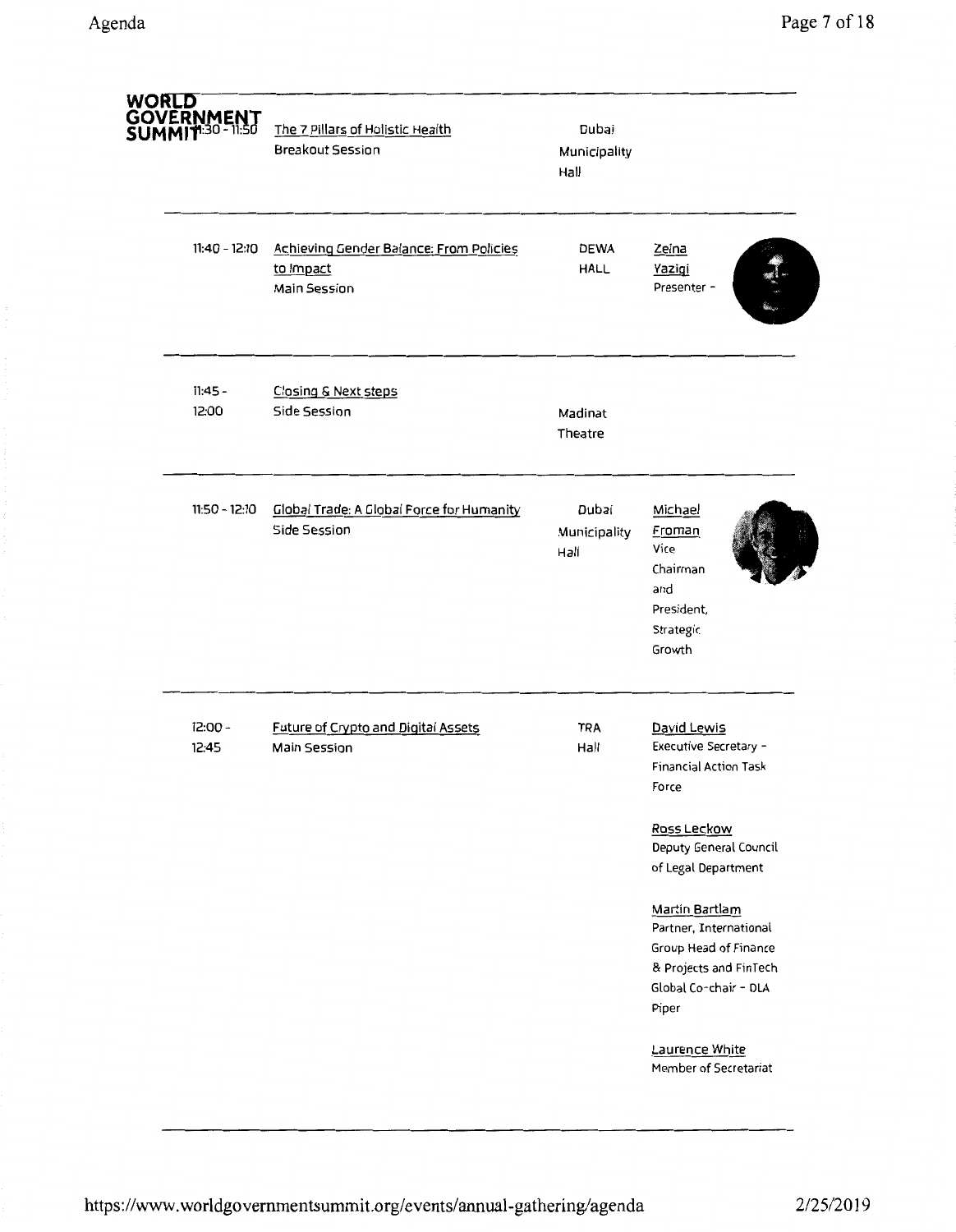| 12:00 -<br>WORLD<br>GOVERNMENT<br>SUMMIT | The Future of Mobility in the Age of 4IR<br>Plenary Session | Plenary<br>Hall            |                                                                                                                                                                                 |
|------------------------------------------|-------------------------------------------------------------|----------------------------|---------------------------------------------------------------------------------------------------------------------------------------------------------------------------------|
| $12:10 -$<br>12:20                       | <b>Main Session</b><br>Main Session                         | <b>DP</b><br>World<br>Hall |                                                                                                                                                                                 |
| 12:20 -<br>12:30                         | <b>Main Session</b><br>Main Session                         | DP<br>World<br>Hall        | <b>H.E.</b><br>Sheikh<br>Nahyan<br>Mabarak<br><u>Al</u><br>Nahayan<br>Cabinet<br>Member<br>and<br>Minister of<br>Tolerance                                                      |
| $12:20 -$<br>12:50                       | The Art & Science of Decision Making<br>Plenary Session     | Plenary<br>Hail            |                                                                                                                                                                                 |
| $12:30 -$<br>12:50                       | Religious Tolerance in Cities and Societies<br>Side Session | DP<br>World<br>Hall        | H.H. Sultan<br>Muhammadu Sa'ad<br>Abubakar<br>Sultan of Sokoto,<br>Federal Republic of<br>Nigeria<br>Josef Boehle<br>Director, Charter for<br>Forgiveness and<br>Reconciliation |
|                                          |                                                             |                            | H.E. María Elena<br>Agüero<br>Secretary General-<br>Club de Madrid                                                                                                              |

Guy Ryder

 $\sim$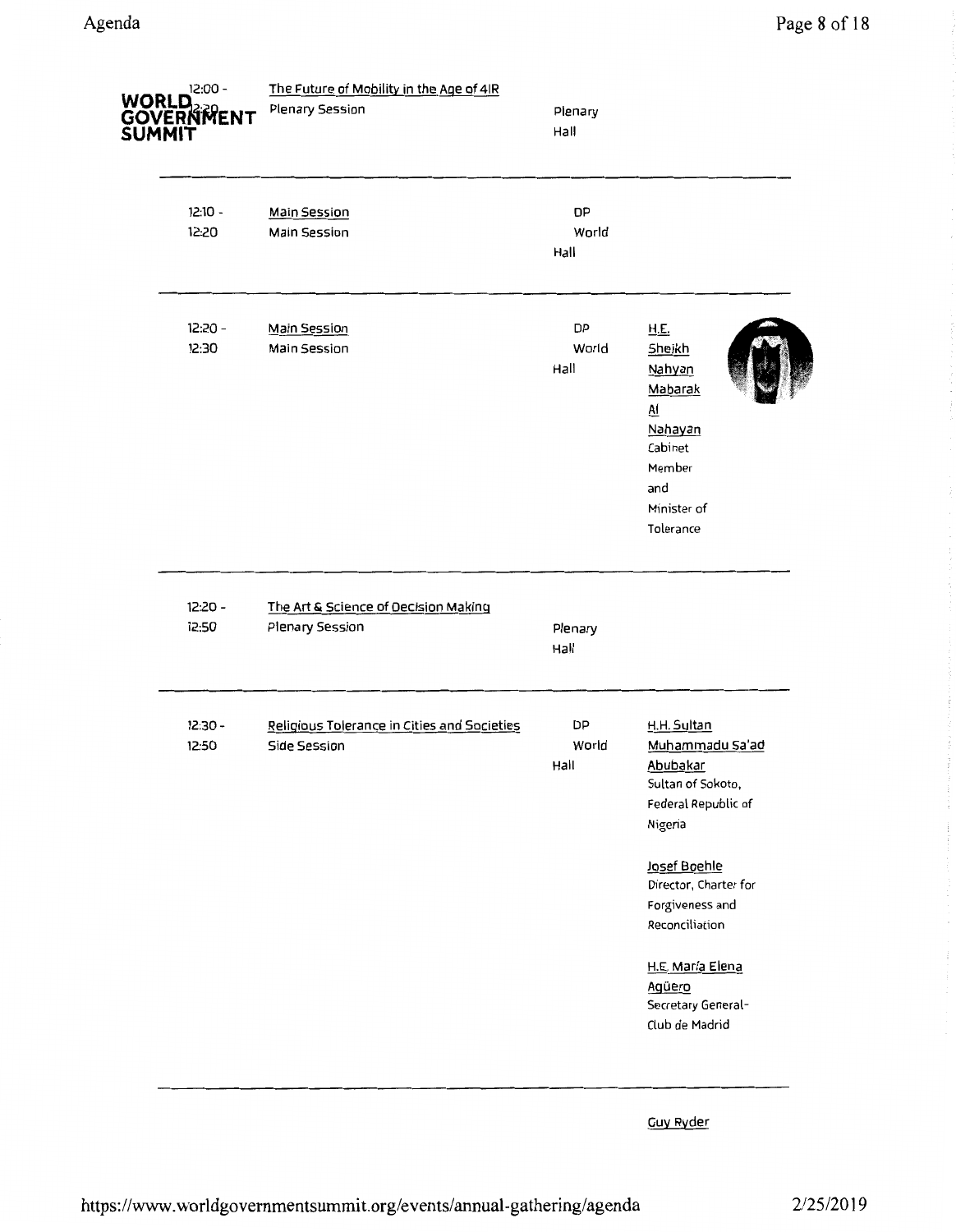| <b>WORLD</b><br>GOVERNMENT<br>SUMMIT | Work for a Brighter Future<br>Main Session                                                                    | Plenary<br>Hall            | Director<br>General-<br>International<br>Labour<br>Organization                                                                |
|--------------------------------------|---------------------------------------------------------------------------------------------------------------|----------------------------|--------------------------------------------------------------------------------------------------------------------------------|
| $13:00 -$<br>14:00                   | Ministerial Roundtable on Open and<br>Innovative Government In Partnership<br>with OECD<br>Closed Round table | <b>ICT</b><br>Fund<br>Hall |                                                                                                                                |
| 13:20 -<br>13:35                     | The Future of Intellectual Property in The<br>Age of A.I<br><b>Main Session</b>                               | Plenary<br>Hall            |                                                                                                                                |
| $13:30 -$<br>14:30                   | Advanced Skills: Learning Beyond<br>Boundaries<br>Side Session                                                | <b>AD</b><br>Fund<br>Hall  | H.E. Dr. Ahmad Bin<br>Belhoul<br>Cabinet Member and<br>Minister of State for<br>Higher Education and<br><b>Advanced Skills</b> |
|                                      |                                                                                                               |                            | Fred Swaniker<br>Founder<br>H.E. Haifa Najjar<br>Senator - Education                                                           |
|                                      |                                                                                                               |                            | <b>Hector Escamilla</b><br>President                                                                                           |
|                                      |                                                                                                               |                            | H.E. Mary O Connor<br>Minister of State for<br><b>Higher Education</b>                                                         |
|                                      |                                                                                                               |                            | John Herlihy<br>President of MENA &<br>LATAM                                                                                   |
| $13:30 -$<br>14:15                   | <b>Fiscal Coordination</b><br>Side Session                                                                    | <b>TRA</b><br>Hall         | Jose Antonio<br>Gonzalez<br>Former Minister of<br>Finance                                                                      |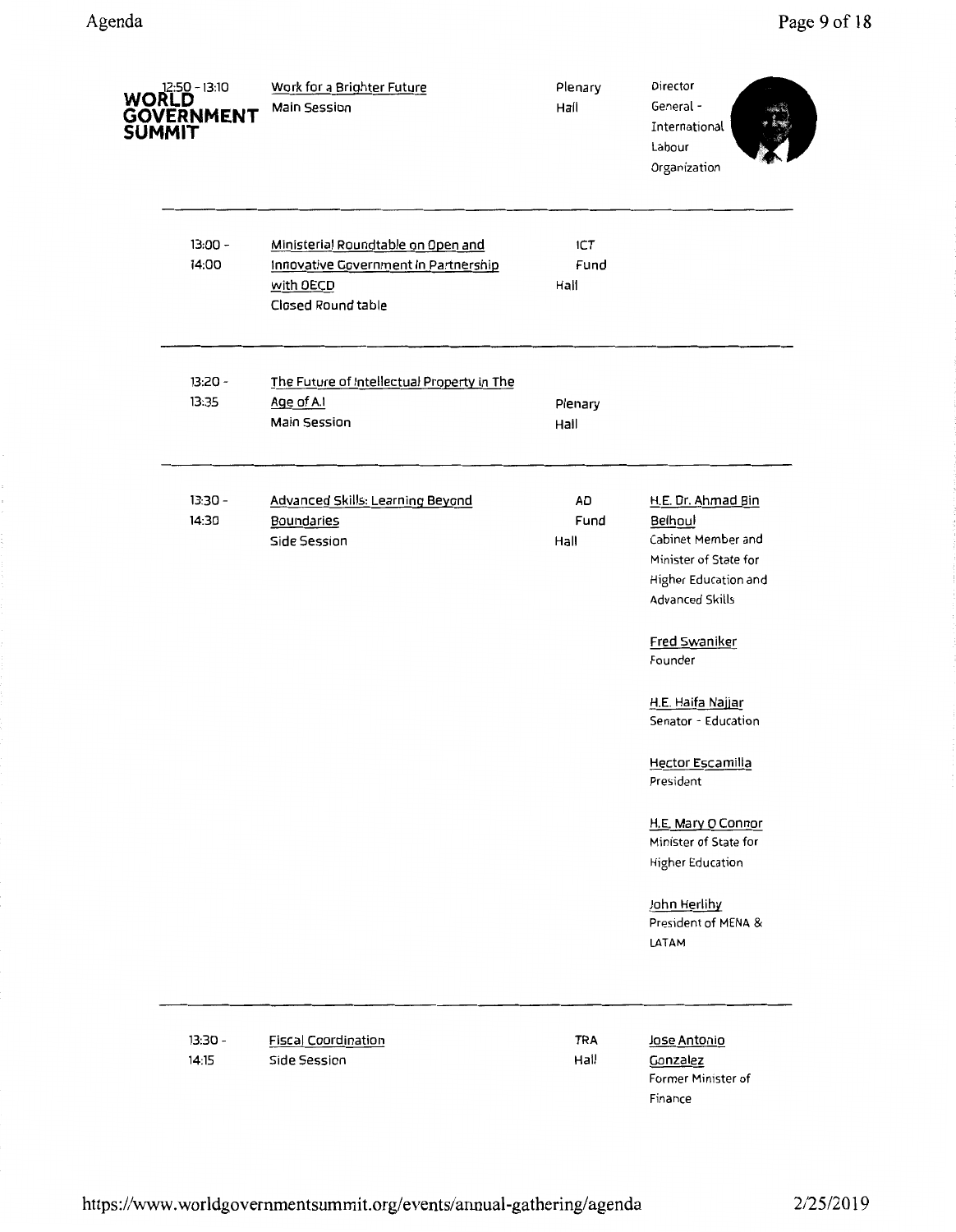**SUMMIT** 

**GOVERNMENT** 

## Marcelo Guigale Director, Financial Advisory and Banking Treasury

H.E. Juan Carlos Echeverry Garzon Minister of Finance

Niels Thygesen Chairman

| 13:35 -<br>13:50   | Main Address by Guest Country<br><b>Main Session</b>                                          | Plenary<br>Hall               | H.E. Epsy<br>Campbell<br>Barr<br>Vice<br>President<br>of the<br>Republic of<br>Costa Rica |  |
|--------------------|-----------------------------------------------------------------------------------------------|-------------------------------|-------------------------------------------------------------------------------------------|--|
| $13:50 -$<br>14:00 | World Data Vizualization Prize, Edge Of<br><b>Government Award</b><br>Main Session            | Plenary<br>Hall               |                                                                                           |  |
| $14:15 -$<br>15:00 | <b>Exploring New Partnerships for</b><br><b>Happiness and Wellbeing</b><br>Closed Round table | ICT<br>Fund<br>Hall           |                                                                                           |  |
| $14:20 -$<br>14:40 | <b>Automation: Breaking the News</b><br><b>Breakout Session</b>                               | <b>DEWA</b><br><b>HALL</b>    |                                                                                           |  |
| 14:20 -<br>14:40   | The Illusion of Knowledge: Have We<br>Confused Big Data for Thick Data?<br>Breakout Session   | Dubai<br>Municipality<br>Hall |                                                                                           |  |
| 14:20 -<br>14:40   | Governance in Costa Rica<br>Main Session                                                      | DP<br>World<br>Hall           |                                                                                           |  |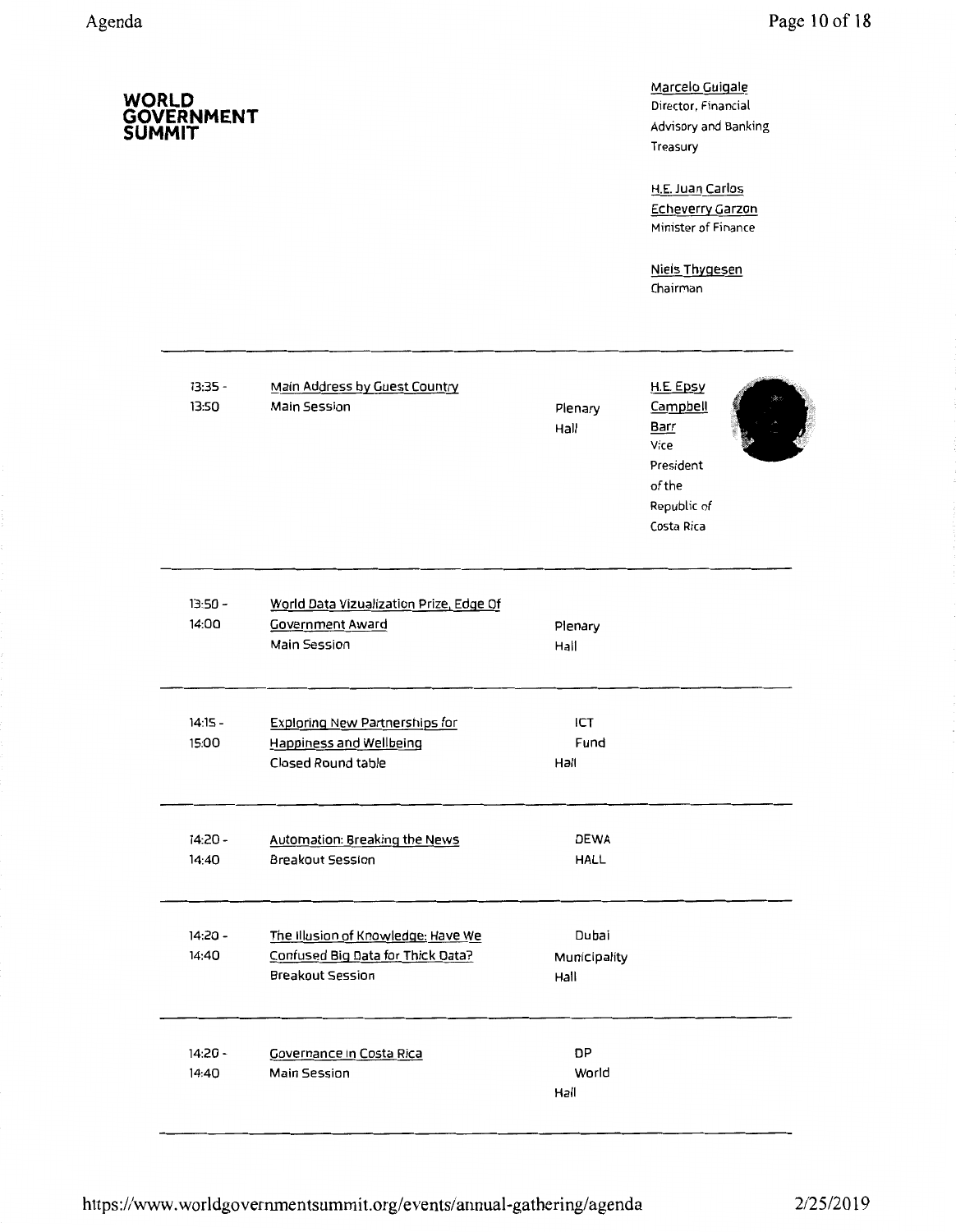

TRA Hall

Sergio Pimenta Vice President, Middle East & Africa

Joe Kaeser President

H.E. Eng. Suhail AI Mazrouei Minister of Energy & Industry

H.E. Saeed AI Tayer Managing Director and CEO - Dubai Electricity & Water Authority (DEWA)

#### Mounir Bouaziz

Country Chairman Dubai and N. Emirates I Vice President Commercial, S. America & Africa

| $14:40 -$<br>15:00 | The Search for Sustainable Social<br>Security in Costa Rica<br>Side Session                    | <b>DP</b><br>World<br>Hail | Roman<br>Macaya<br>Hayes<br>President<br>of The<br>National<br>Social<br>Security<br>Authority,<br>Republic of<br>Costa Rica |  |
|--------------------|------------------------------------------------------------------------------------------------|----------------------------|------------------------------------------------------------------------------------------------------------------------------|--|
| $14:40 -$<br>15:00 | The Viral Race - Can the News that Matter<br>Cross the Finish Line?<br><b>Breakout Session</b> | <b>DEWA</b><br><b>HALL</b> |                                                                                                                              |  |
| $14:40 -$<br>15:00 | Costa Rica's Success Stories in<br><b>Environment Sustainability</b><br>Main Session           | <b>DP</b><br>World<br>Hall |                                                                                                                              |  |

https://www.worldgovernmentsummit.org/events/annual-gathering/agenda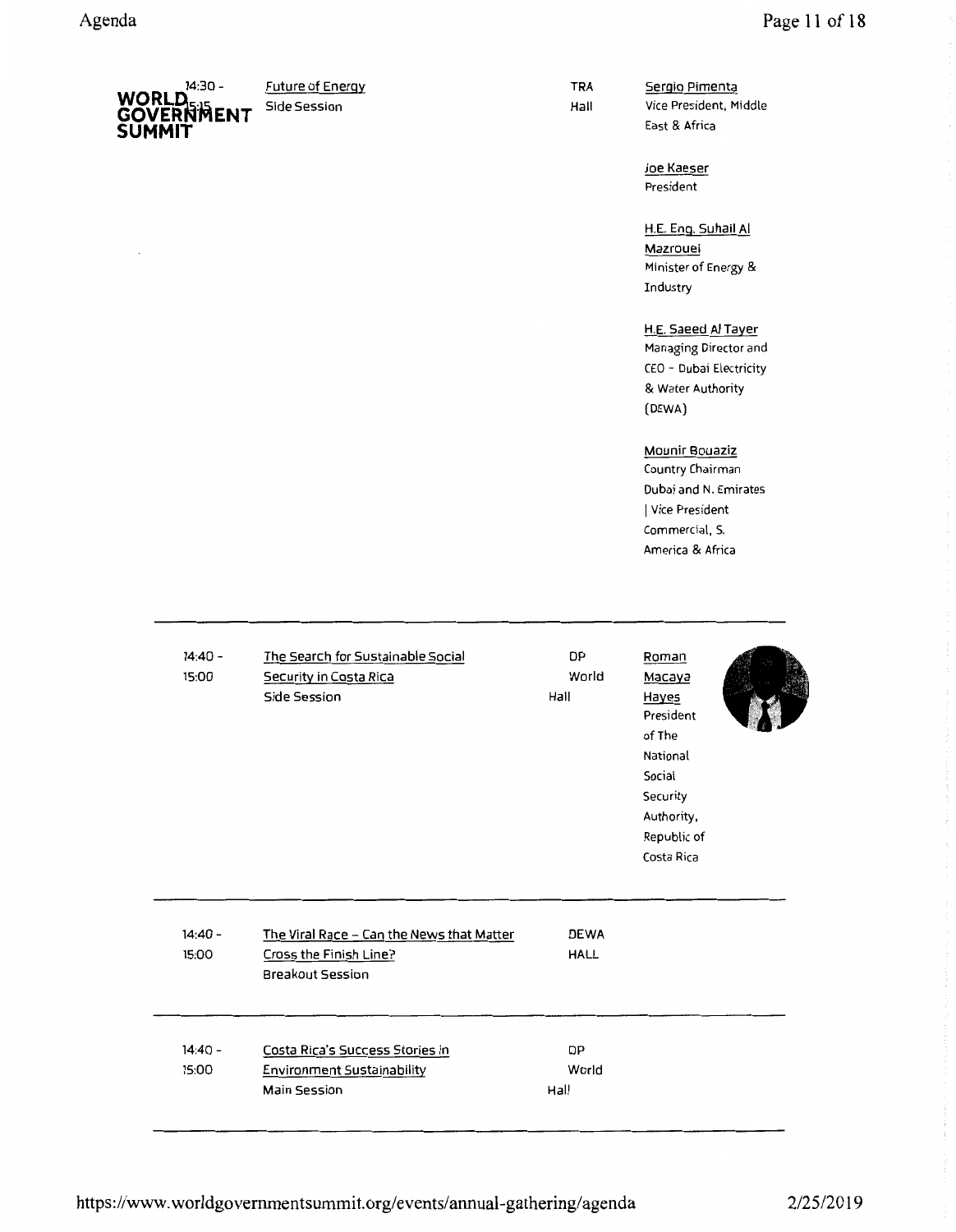| 14:40 -<br>WORLD<br>GOVERNMENT<br>SUMMIT | The Power of Technology: Eyeing The<br>World and Foreseeing The Future<br><b>Breakout Session</b> | Dubai<br>Municipality<br>Hall |                                                                                                 |
|------------------------------------------|---------------------------------------------------------------------------------------------------|-------------------------------|-------------------------------------------------------------------------------------------------|
| $15:00 -$<br>16:00                       | The Future of Digital Cooperation In<br>Partnership with UN<br>Side Session                       | AD<br>Fund<br>Hall            | Fadi Chehade<br>Partner<br>Markus Reinisch<br>VP Public Policy of<br>EMEA                       |
|                                          |                                                                                                   |                               | <b>Francis Gurry</b><br>Director General -<br>World Intellectual<br>Property Organization       |
|                                          |                                                                                                   |                               | Patrick O'Donovan<br>Minister of State for<br>Public Procurement                                |
|                                          |                                                                                                   |                               | Amandeep S. Gill<br><b>Executive Director</b>                                                   |
|                                          |                                                                                                   |                               | Samuel Burke<br><b>CNN Business &amp;</b><br>Technology<br>Correspondent - CNN<br>International |
|                                          |                                                                                                   |                               |                                                                                                 |

| $15:00 -$<br>15:20 | An Abundance of Right Minds<br><b>Breakout Session</b>                             | Dubai<br>Municipality<br>Hall |  |
|--------------------|------------------------------------------------------------------------------------|-------------------------------|--|
| $15:00 -$<br>16:30 | Roundtable on The Value of Advanced<br>Skills for the Future<br>Closed Round table | ICT<br>Fund<br>Hall           |  |
| $15:00 -$<br>15:20 | Data - A Journalist's On-the-Record<br>Source<br><b>Breakout Session</b>           | <b>DEWA</b><br>HALL           |  |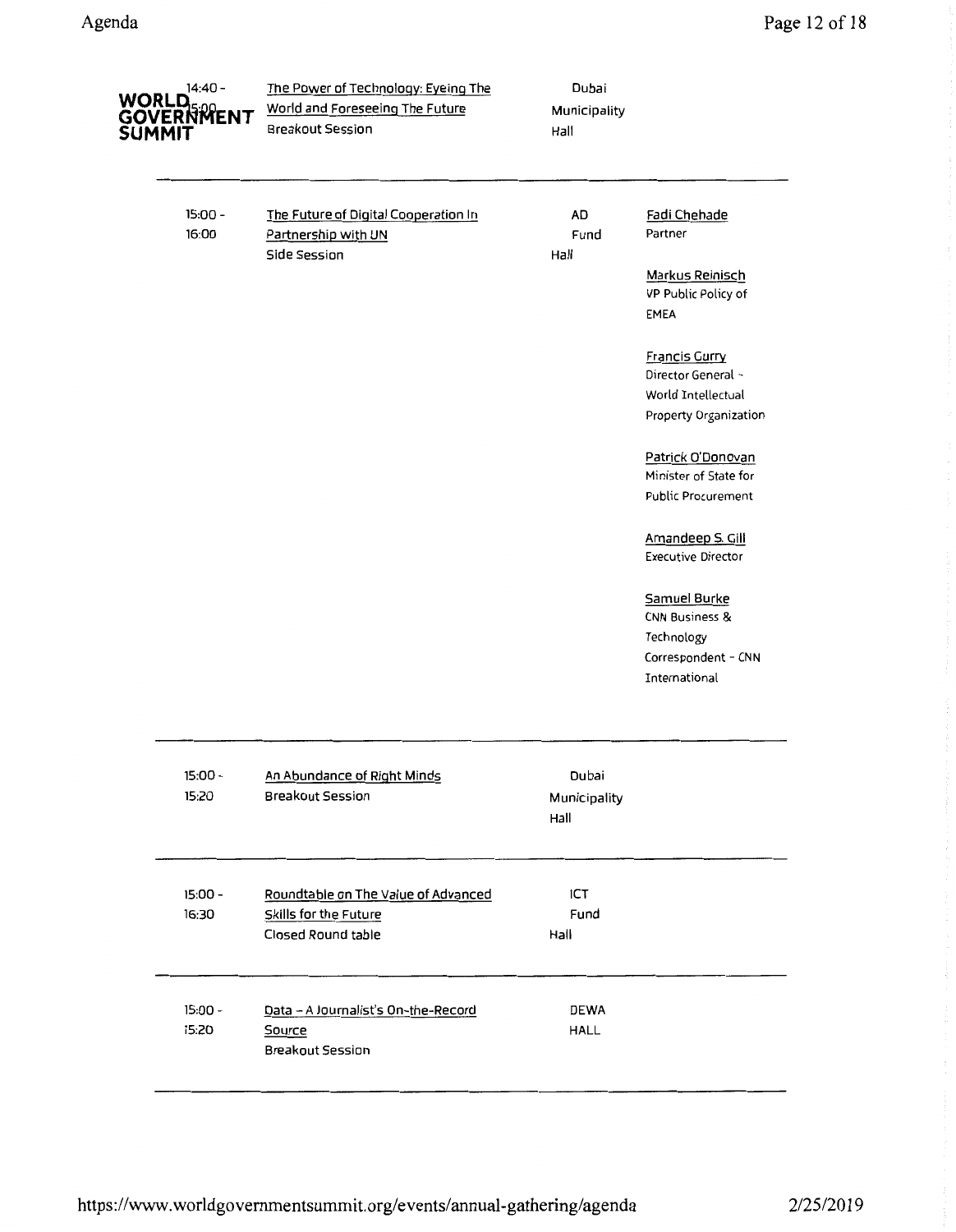| 15:00 - 15:20<br>WORLD<br>GOVERNMENT<br>SUMMIT | <b>Gender Equality, Women Empowerment</b><br>and Sustainable Development<br>Breakout Session                              | DP World<br>Hall    |                                                                                                                                                                                   |
|------------------------------------------------|---------------------------------------------------------------------------------------------------------------------------|---------------------|-----------------------------------------------------------------------------------------------------------------------------------------------------------------------------------|
| 15:20 -<br>15:40                               | The Search of Sustainable Social Security<br>in Costa Rica<br><b>Breakout Session</b>                                     | DP<br>World<br>Hall |                                                                                                                                                                                   |
| $15:30 -$<br>16:30                             | Planning for the Next Generation of<br>Careers (in Partnership with International<br>Labour Organization)<br>Side Session | <b>TRA</b><br>Hall  | Jan-Emmanuel De<br><b>Neve</b><br>Associate Professor of<br>Economics and<br>Strategy at Saïd<br>Business School,<br>University of Oxford<br>H.E. Sayed Zulfikar<br>Abbas Bukhari |
|                                                |                                                                                                                           |                     | Special Assistant to<br>the Prime Minister on<br>Overseas Pakistanis<br>and HRD - Islamic<br>Republic of Pakistan<br>Haifa Al Kaylani                                             |
|                                                |                                                                                                                           |                     | Founder and Chairman<br><b>Khalid Koser</b><br><b>Executive Director</b>                                                                                                          |
|                                                |                                                                                                                           |                     | H.E. Nasser Al Hamli<br>Minister of Human<br>Resources &<br>Emiratisation                                                                                                         |
| 15:30 -<br>16:00                               | The 7 Shifts Shaping Future Cities<br>Main Session                                                                        | Plenary<br>Hall     |                                                                                                                                                                                   |
| $16:00 -$<br>16:20                             | Designing for Future Government<br>Services<br>Side Session                                                               | Madinat<br>Theatre  | Tim Kobe<br>Founder<br>and Chief<br>Executive                                                                                                                                     |

 $\overline{\phantom{a}}$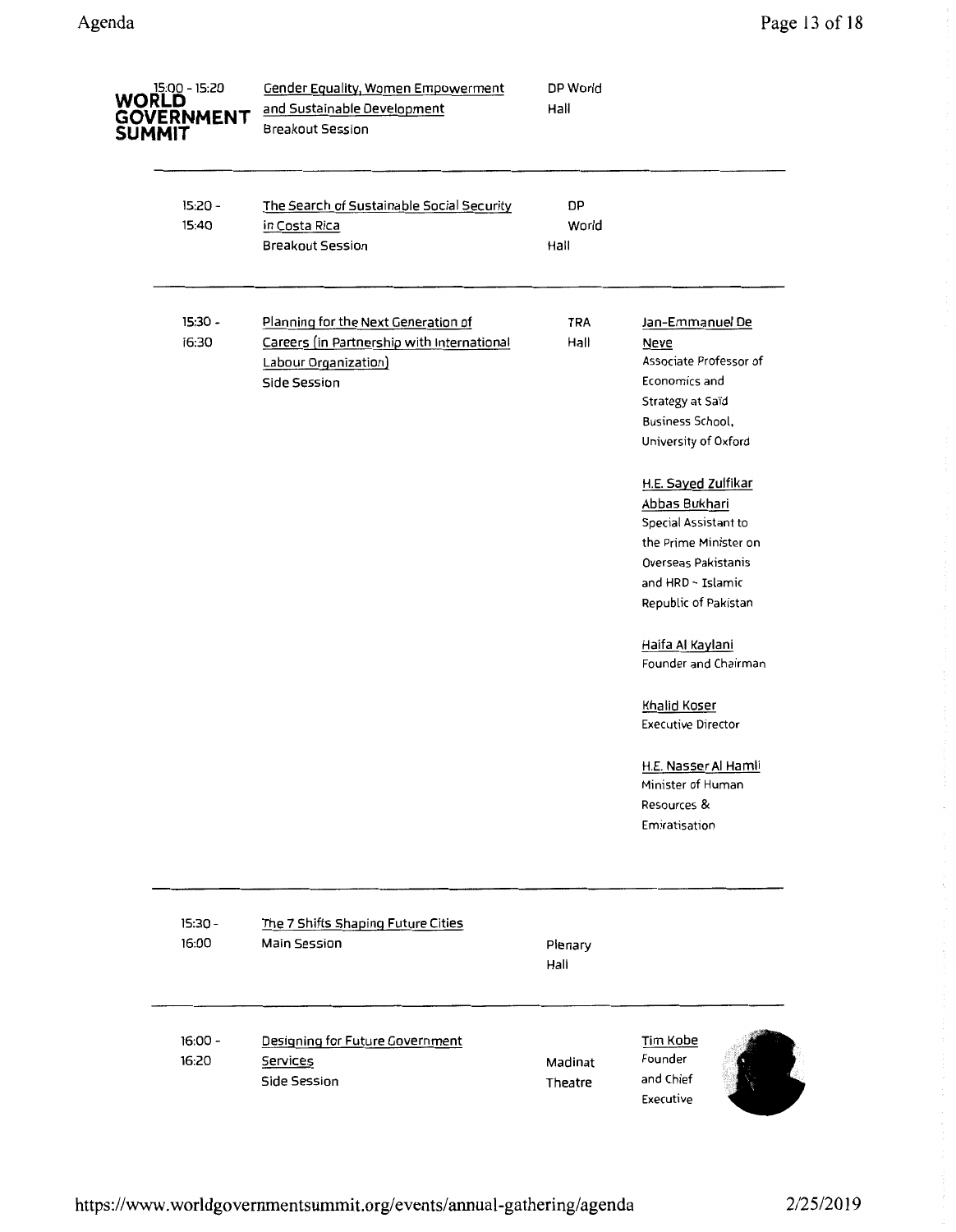| WORLD<br>GOVERNMENT<br>SUMMIT |                                                                 |                               | Officer -<br>Eight Inc.                                                                         |
|-------------------------------|-----------------------------------------------------------------|-------------------------------|-------------------------------------------------------------------------------------------------|
| $16:00 -$<br>16:20            | <b>Government Experience Design</b><br>Side Session             | Madinat<br>Theatre            |                                                                                                 |
| $16:20 -$<br>16:40            | Helping Startups Transform the Public<br>Sector<br>Side Session | Madinat<br>Theatre            | Daniel<br>Korski<br>CEO                                                                         |
| $16:40 -$<br>17:20            | <b>CovHack Series</b><br>Side Session                           | Madinat<br>Theatre            |                                                                                                 |
| 17:00 -<br>17:20              | Your City: The Incubator of Your Wellbeing<br>Breakout Session  | <b>DEWA</b><br><b>HALL</b>    | Gleam Davis<br>Mayor<br>Charles Montgomery<br>Founding Principal<br>John Defterios<br>Presenter |
| 17:00 -<br>17:20              | Women Leading Nations To the Future<br>Side Session             | Dubai<br>Municipality<br>Hall | H.E. Epsy Campbell<br><b>Barr</b><br>Vice President of the<br>Republic of Costa Rica            |

17:20- 18:00 GX Hackcelerators Side Session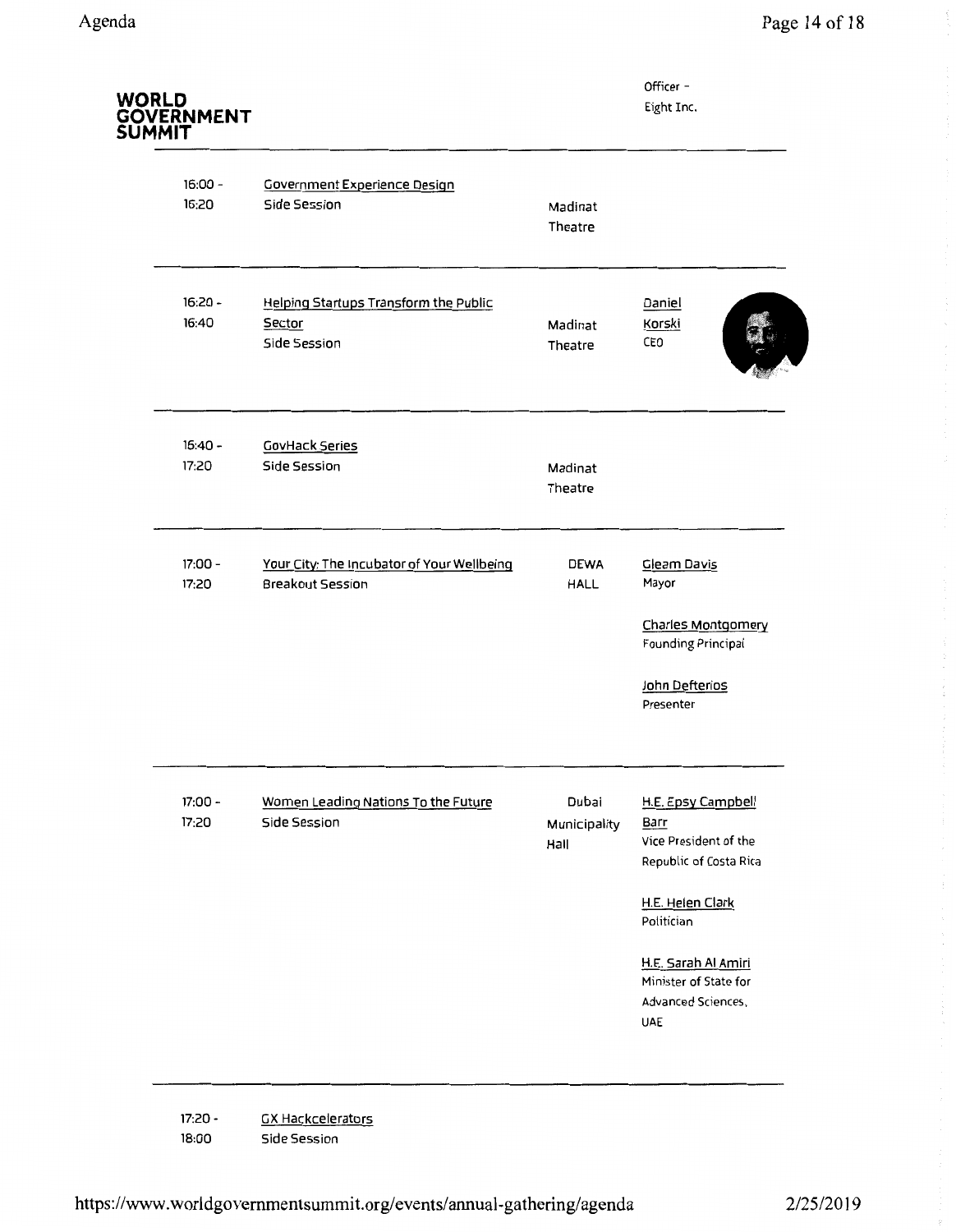| <b>WORLD</b><br><b>GOVERNMENT</b><br><b>SUMMIT</b> |                                                                                | Madinat<br>Theatre            |                                                                                                                               |
|----------------------------------------------------|--------------------------------------------------------------------------------|-------------------------------|-------------------------------------------------------------------------------------------------------------------------------|
| $17:20 -$<br>17:40                                 | Smart Cities: What Comes Next?<br><b>Breakout Session</b>                      | <b>DEWA</b><br><b>HALL</b>    | John<br>Rossant<br>Founder<br>and<br>Chairman                                                                                 |
| 17:20 -<br>17:40                                   | Public and Private Partnerships for a<br>Common Future<br>Side Session         | Dubai<br>Municipality<br>Hall | H.E. Maria del Pilar<br>Garrido<br>Minister of Planning<br>and Economic Policy,<br>Republic of Costa Rica<br>H.E. Arancha     |
|                                                    |                                                                                |                               | González<br><b>Executive Director</b><br>Tamara Perko<br>President, Croatian<br>Bank for<br>Reconstruction and<br>Development |
|                                                    |                                                                                |                               | Chiara Corazza<br>Managing Director of<br>the Women's Forum<br>for the Economy and<br>Society                                 |
| $17:40 -$<br>18:00                                 | Mappiness: How Space & Time Impact<br>Our Happiness<br><b>Breakout Session</b> | <b>DEWA</b><br><b>HALL</b>    | George<br>MacKerron<br>Chief<br>Technical<br>Officer                                                                          |
| $17:40 -$<br>18:00                                 | Women on Public Administration<br>Main Session                                 | Dubai<br>Municipality<br>Hall | Gleam Davis<br>Mayor<br>Suzana Pribilovic<br>Minister of Public<br>Administration,<br>Montenegro                              |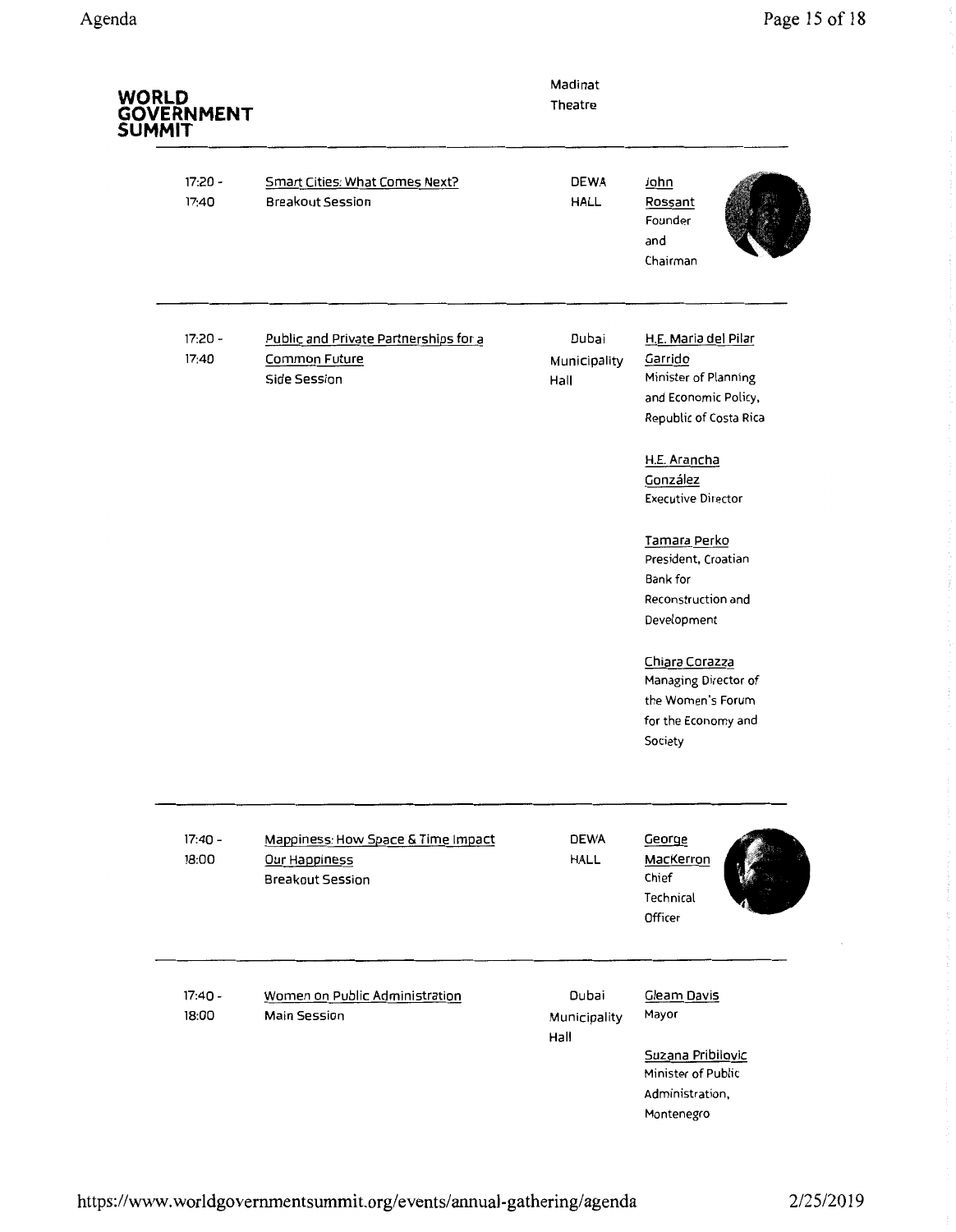**SUMMIT** 

**GOVERNMENT** 

## H.E. Ohood AIRoumi

Minister of State for Happiness and Wellbeing & Vice Chairman of the World Government Summit

## H.E. Maria Manuel

Leitao Marques Minister of the Presidency and of Administrative Modernisation

Hadley Gamble Presenter

| $18:00 -$<br>18:20 | Designing For Future Government<br>Services<br>Side Session                    | Madinat<br>Theatre            |                                                                                                                                                                                                                                                 |
|--------------------|--------------------------------------------------------------------------------|-------------------------------|-------------------------------------------------------------------------------------------------------------------------------------------------------------------------------------------------------------------------------------------------|
| $18:00 -$<br>18:20 | Government Services in the Fourth<br>Industrial Revolution Era<br>Side Session | Madinat<br>Theatre            | Jonathan<br>Reichental<br>Consultant<br>and<br>Professor                                                                                                                                                                                        |
| $18:00 -$<br>18:20 | Women Shaping the Future of Social<br>Policy and Welfare<br>Main Session       | Dubai<br>Municipality<br>Hall | H.E. Bintou Chabi<br>Adam Taro<br>Minister of Social<br>Affairs and<br>Microfinance<br>H.E. Mitcy Larue<br>Minister of Family<br>Affairs, Republic of<br>Seychelles<br>H.E. Hessa Bint Essa<br>Buhumaid<br>Minister of Community<br>Development |

# https://www.worldgovernmentsummit.org/events/annual-gathering/agenda 2/25/2019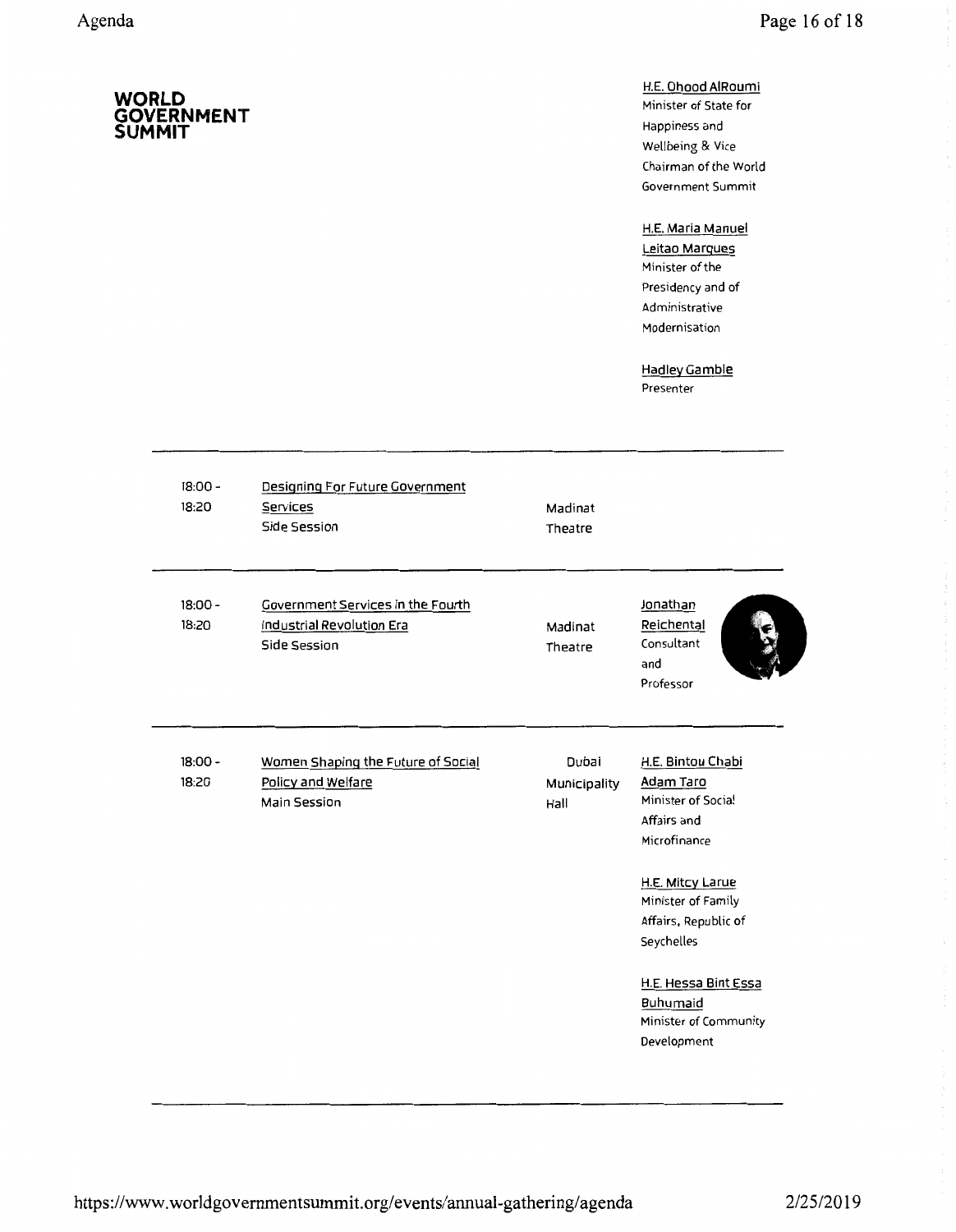

18:00 - Insights and Reflections from the Global WORLD<br>GOVERNMENT Happiness and Wellbeing Policy Report<br>SLIMMIT

DEWA HALL

### Jan-Emmanuel De

Neve Associate Professor of Economics and Strategy at Saïd Business School, University of Oxford

H.E.Dr. Aisha Bin Bishr Director General

Jeffrey Sachs Director, Sustainable Development Solutions Network

John Helliwell Professor Emeritus

Tessa Peasgood Research Fellow - University of Sheffield

Martine Durand Chief Statistician and Director of Statistics Directorate, OECD

Robert Biswas-Diene

Managing Director, Positive Acorn

#### Martin Seligman

Zellerbach Family Professor of Psychology and Director of Positi

18:30- 18:50

Beyond Flight Experience Side Session

Madinat Theatre

Adel Mardini CEO and President



18:30- 21:00 Shaping Future Governments Global Universities Challenge Working Groups Workshop